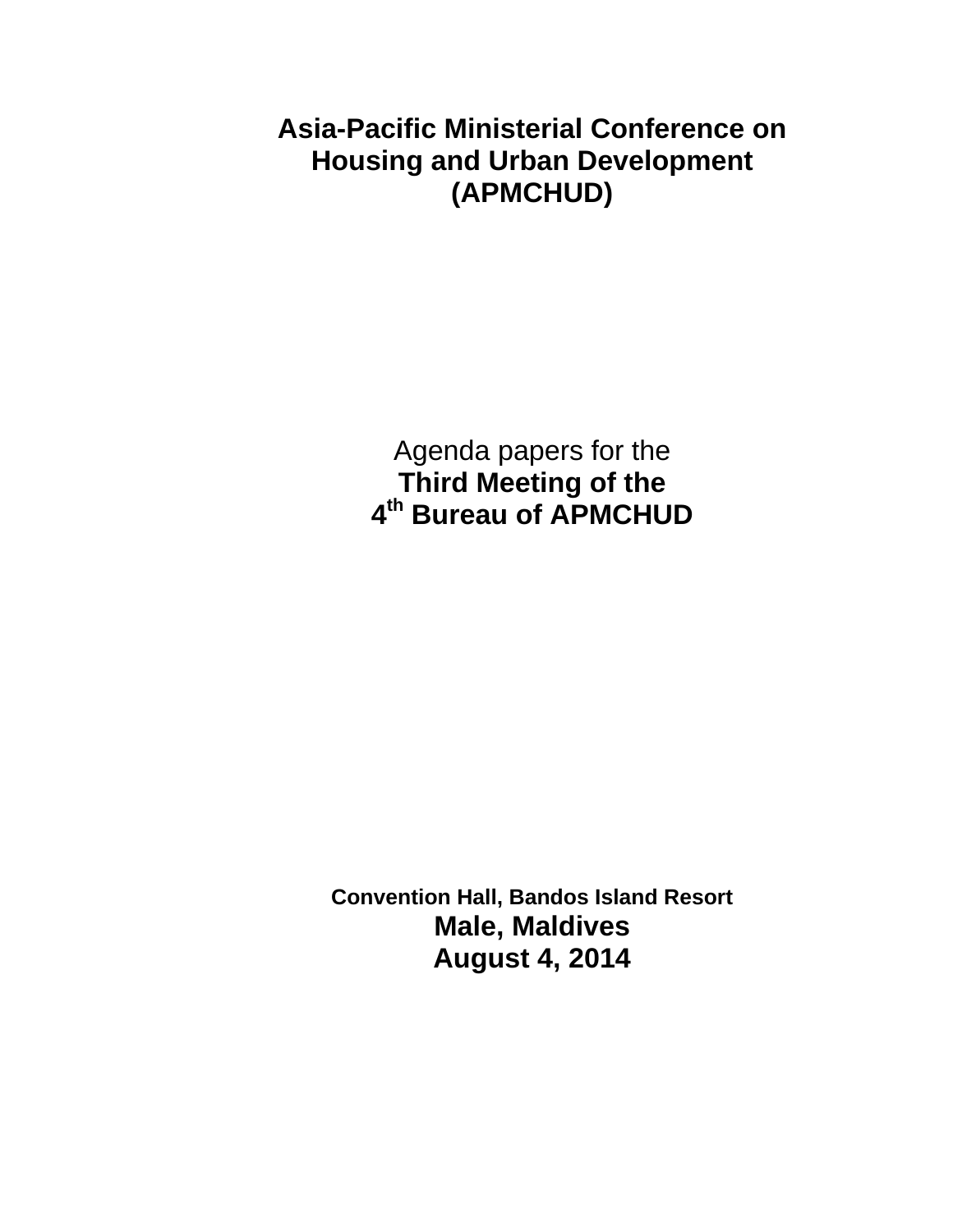**Agenda for the 3rd Meeting of the 4th Bureau of the Asia Pacific Ministerial Conference on Housing and Urban Development (APMCHUD)** 

 **Date : August 4, 2014 Venue : Maldives** 

| Item No. 1 | Confirmation of the Minutes of the $2^{nd}$ Meeting of the $4^{th}$<br>Bureau of the Asia Pacific Ministerial Conference on<br>Housing and Urban Development (APMCHUD) held at<br>Medellin, Colombia on 8th April, 2014 |
|------------|-------------------------------------------------------------------------------------------------------------------------------------------------------------------------------------------------------------------------|
| Item No.2  | Status of Actions pursuant to the 2 <sup>nd</sup> Meeting of the<br>4th Bureau held on 8 <sup>th</sup> April, 2014 at Medellin,<br><b>Colombia - Report by the Chief Coordinator</b>                                    |
| Item No. 3 | Information about the already approved agenda item<br>relating to Organizational Issues - Resource base for<br><b>APMCHUD</b>                                                                                           |
| Item No. 4 | <b>Action Taken Report on the activities of APMCHUD</b><br>at the 5th Conference of APMCHUD at Seoul,<br><b>Republic of Korea</b>                                                                                       |
| Item No. 5 | Presentation by the Republic of Korea on the<br>preparations for the 5th APMCHUD Conference at<br>Seoul, Republic of Korea                                                                                              |
| Item No. 6 | Any other item with the permission of the Chair.                                                                                                                                                                        |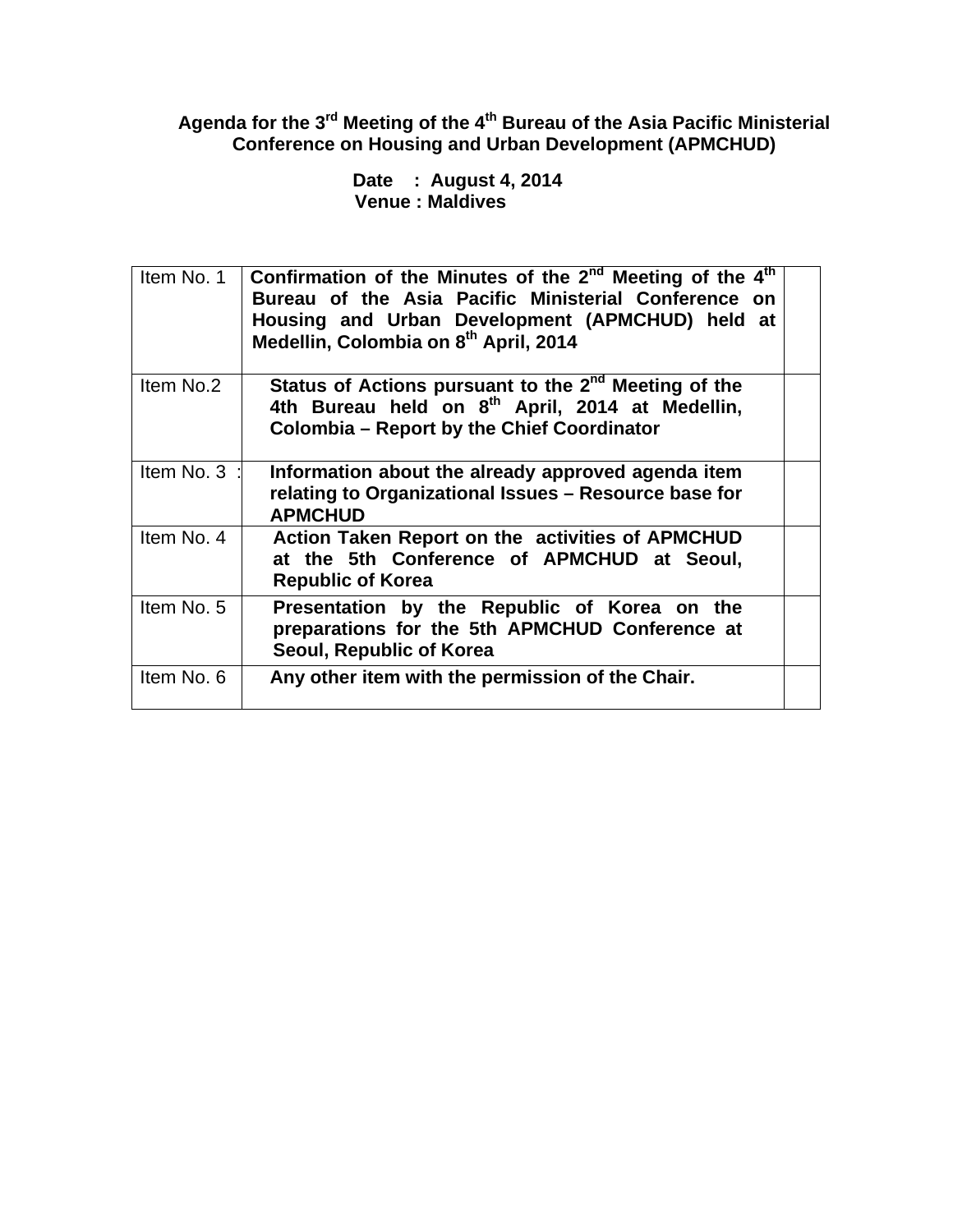### Item No. 1: Confirmation of the Minutes of the 2<sup>nd</sup> Meeting of the 4<sup>th</sup> Bureau of **the Asia Pacific Ministerial Conference on Housing and Urban**  Development (APMCHUD) held at Medellin, Colombia on 8<sup>th</sup> April, **2014**

The 2<sup>nd</sup> meeting of the 4<sup>th</sup> Bureau of APMCHUD was held at Medellin, Colombia, on 8<sup>th</sup> April, 2014. A copy of the Minutes of the Meeting was circulated to the Hon'ble Members of the Bureau and was posted on the website of APMCHUD as well. (www.apmchud.com)

A copy of the Minutes is placed at Annexure 'A'.

The Bureau may consider the Minutes for confirmation.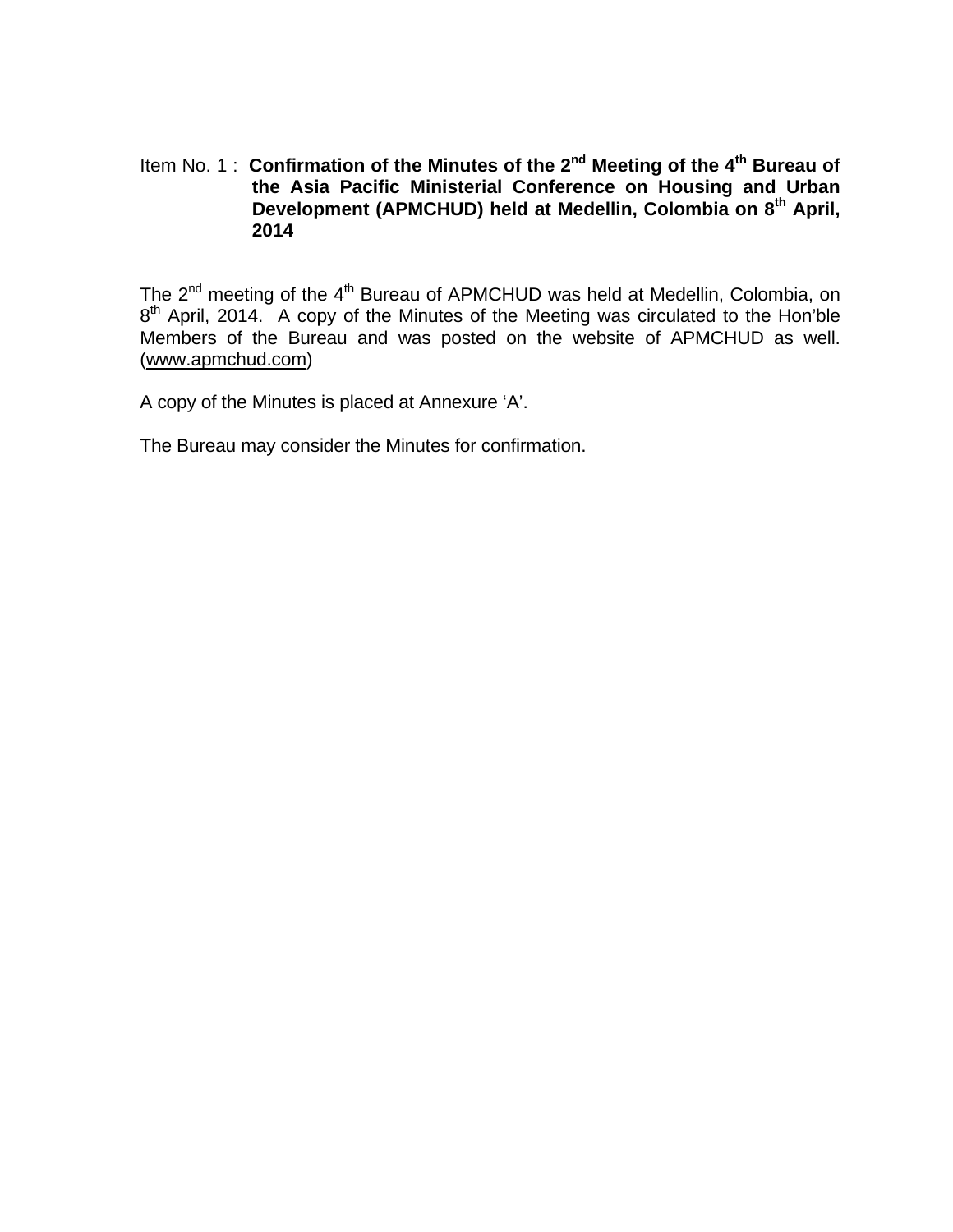### **Item No. 2 : Status of Actions pursuant to the 2<sup>nd</sup> Meeting of the 4th Bureau held on 8th April, 2014 at Medellin, Colombia – Report by the Chief Coordinator**

The various activities undertaken since the  $2^{nd}$  Meeting held at Medellin, Colombia on 8<sup>th</sup> April, 2014 are indicated below:-

| Item No. in                 | Decision                                          | <b>Action Taken</b>                            |
|-----------------------------|---------------------------------------------------|------------------------------------------------|
| meeting<br>of the           |                                                   |                                                |
| <b>Bureau</b>               |                                                   |                                                |
|                             |                                                   |                                                |
| Item No. $2(B)$ - Study     | The Bureau desired that                           | In this regard, India and                      |
| tours by India, Indonesia   | the Secretariat may                               | Indonesia have organized                       |
| and Thailand as offered     | continue to pursue the                            | a study visit during 2013.                     |
| by the respective           | Thailand in regard to                             |                                                |
| countries:                  | organizing a study tour as                        | A letter has been sent to                      |
|                             | agreed at its convenience                         | the Hon'ble<br>Minister<br>0f                  |
|                             | and on receipt of details                         | Thailand<br>soliciting                         |
|                             | and finalization of the                           | the<br>indication<br><b>on</b>                 |
|                             | programme, inform the                             | convenience<br><b>of</b><br>the                |
|                             | Hon'ble member of                                 | Government of Thailand in                      |
|                             | APMCHUD on the                                    | this regard.                                   |
|                             | proposed dates by the<br>Thailand. It was further | the                                            |
|                             | advised that the                                  | A<br>0f<br>copy<br>communications<br>the<br>by |
|                             | Secretariat may take the                          | Secretariat<br>the<br>to                       |
|                             | help of the Regional Office                       | Government of Thailand                         |
|                             | of UN-Habitat as well to                          | have also been forwarded                       |
|                             | pursue the Government of                          | to the Regional Office of                      |
|                             | <b>Thailand</b>                                   | UN-Habitat at Fukuoka to                       |
|                             |                                                   | pursue the Government of                       |
|                             |                                                   | Thailand in this regard.                       |
| Item No. 2 (C) APMCHUD      | In regard to the special                          | <b>Note</b><br>Intervention<br>has             |
| participation in the        | intervention by APMCHUD                           | the<br>been<br>placed<br>on                    |
| <b>World Urban Forum at</b> | in the Ministerial segment                        | website of APMCHUD for                         |
| <b>Medellin</b>             | of the World Urban Forum                          | the kind information of the                    |
|                             |                                                   | Hon'ble Members.                               |
|                             | event (at Medellin), the                          |                                                |
|                             | Bureau noted that<br>the                          |                                                |
|                             | intervention on the theme                         |                                                |
|                             | of `APMCHUD's Views,                              |                                                |
|                             | Vision and Perspectives                           |                                                |
|                             | Urban<br>Equity<br>in<br>on                       |                                                |
|                             | Development - Cities for                          |                                                |
|                             |                                                   |                                                |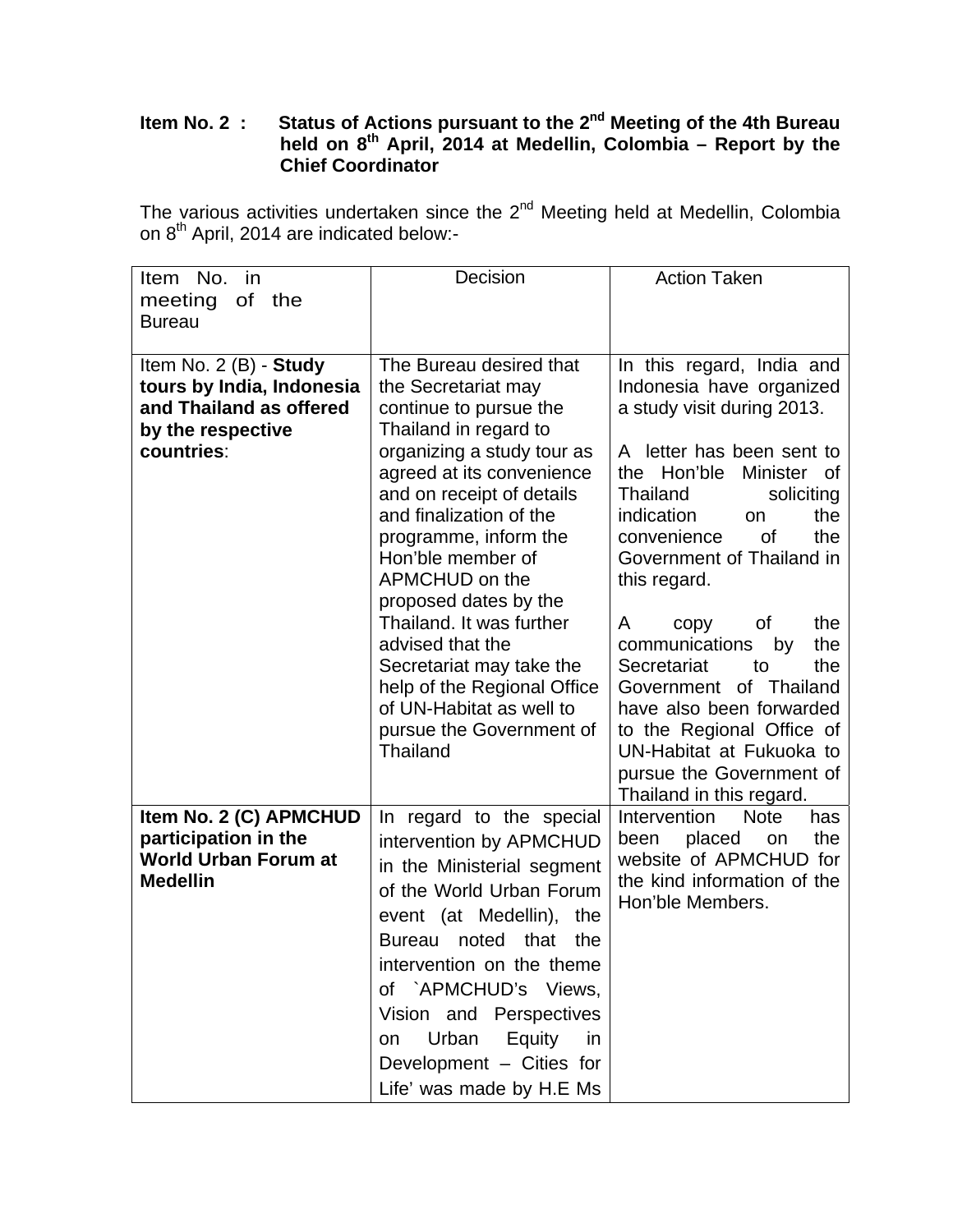| No.<br>$\mathbf{2}$<br><b>Item</b><br>(D)<br><b>Suggestions for a Road</b><br>Map<br>for<br><b>APMCHUD</b><br><b>Secretariat</b> | Aminath Athifa, Hon'ble<br>Minister of State, Housing<br>Infrastructure,<br>and<br>Government of Republic of<br>Maldives,  It<br>was<br>decided<br>that<br>the<br>intervention<br>note<br>be<br>placed on the web-site of<br><b>APMCHUD</b><br>the<br>for<br>reference by the Hon'ble<br>members.<br>the Chief Coordinator<br>the<br>Hon'ble<br>requested<br>Members to kindly provide<br>their valuable suggestions<br>preparation<br>of<br>for<br>a<br>detailed road map which<br>shall<br>be<br>placed<br>for<br>deliberation<br>in<br>the<br>forthcoming meeting | The Secretariat has<br>not<br>received suggestions<br><b>SO</b><br>Further,<br>far.<br>no<br>contribution<br>has<br>been<br>received so far.                                                                                                                                                                           |
|----------------------------------------------------------------------------------------------------------------------------------|----------------------------------------------------------------------------------------------------------------------------------------------------------------------------------------------------------------------------------------------------------------------------------------------------------------------------------------------------------------------------------------------------------------------------------------------------------------------------------------------------------------------------------------------------------------------|------------------------------------------------------------------------------------------------------------------------------------------------------------------------------------------------------------------------------------------------------------------------------------------------------------------------|
| Item No. 4 - Report by<br>respective Lead Member<br>countries on activities of<br><b>Working Groups</b>                          | Presenting the report of<br>the Working Group<br>on<br>Slum<br>upgrading,<br>H.E.<br>Mr.Manouchehr Sobhani,<br>Ambassador of<br>Islamic<br>Republic<br>οf<br>Iran<br>in<br>Colombia<br>indicated<br>that<br>the Working Group on<br>Slum<br>upgrading<br>was<br>formed as part of the<br><b>APMCHUD</b><br>efforts<br>to<br>address the<br>issue<br>of<br>informal settlements and<br>slums - a key urban<br>challenge shared amongst<br>the countries of the<br>regionTo<br>this end, a slum upgrading<br>database has<br>been<br>developed which will hold         | <b>The</b><br>member<br>countries<br>may contribute information<br>well<br>consider<br>as<br>as<br>intense participation in the<br>activities<br>of the Virtual<br>Scientific<br>Committee on<br>slum<br>upgradation<br>initiatives<br>towards<br>increased sharing and<br>exchange of information<br>and experiences. |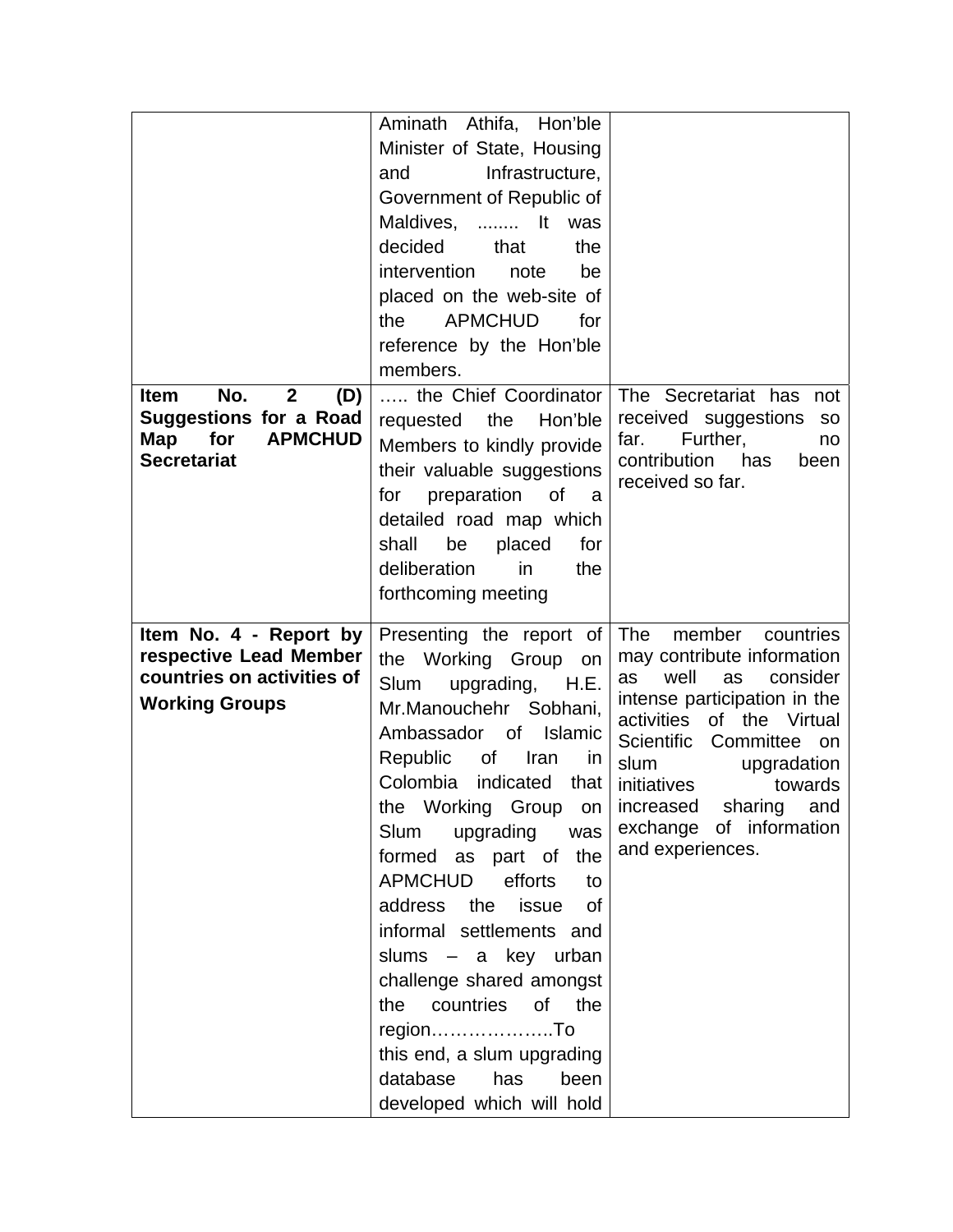|                                                                                                         | information on upgrading<br>initiatives in all member<br>countries, and requested<br>the contribution of member<br>countries to this database.<br>H.E requested for<br>from<br>information<br>the<br>member countries<br>and<br>their<br>also<br>vigorous<br>participation in the Virtual<br>Scientific<br>Committee<br>established<br>the<br>by<br>Secretariat of the Slum<br>Upgrading<br>Working<br>Group'.                                                                                                                                                                                                                                                                                                                  |                                                                                                                                                                                                                                                                                                                                                |
|---------------------------------------------------------------------------------------------------------|---------------------------------------------------------------------------------------------------------------------------------------------------------------------------------------------------------------------------------------------------------------------------------------------------------------------------------------------------------------------------------------------------------------------------------------------------------------------------------------------------------------------------------------------------------------------------------------------------------------------------------------------------------------------------------------------------------------------------------|------------------------------------------------------------------------------------------------------------------------------------------------------------------------------------------------------------------------------------------------------------------------------------------------------------------------------------------------|
| Item No. 4 - Report by<br>respective Lead Member<br>countries on activities of<br><b>Working Groups</b> | Presenting the report of<br>Indonesia as the Lead<br>country in respect<br><b>of</b><br>Working<br>Group 5<br>Concerning the  agenda<br>on youth training program<br>on spatial planning, it was<br>indicated that Indonesia<br>has initiated a program for<br>youth education in spatial<br>planning in addition to a<br>Green<br>separate<br>City<br>Programme. It was also<br>indicated that Indonesia is<br>still<br>considering<br>the<br>possibility of sharing<br>its<br>experience<br>and<br>conducting a<br>training<br>English<br>program in<br>language that could be<br>attended by Asia Pacific<br>countries. H.E Madam Trie<br>Edi<br>Mulyani,<br>Hon'ble<br>Ambassador of Indonesia<br>in Colombia requested the | Hon'ble Members may like<br>indicate<br>the<br>to<br>to<br>Secretariat their views on<br>conducting<br>such<br>a<br>programme<br>by<br>Government of Indonesia<br>and their willingness to<br>participate<br>in<br>such<br>a<br>programme, so that the<br>required tie-ups are done<br>by the Secretariat with the<br>Government of Indonesia. |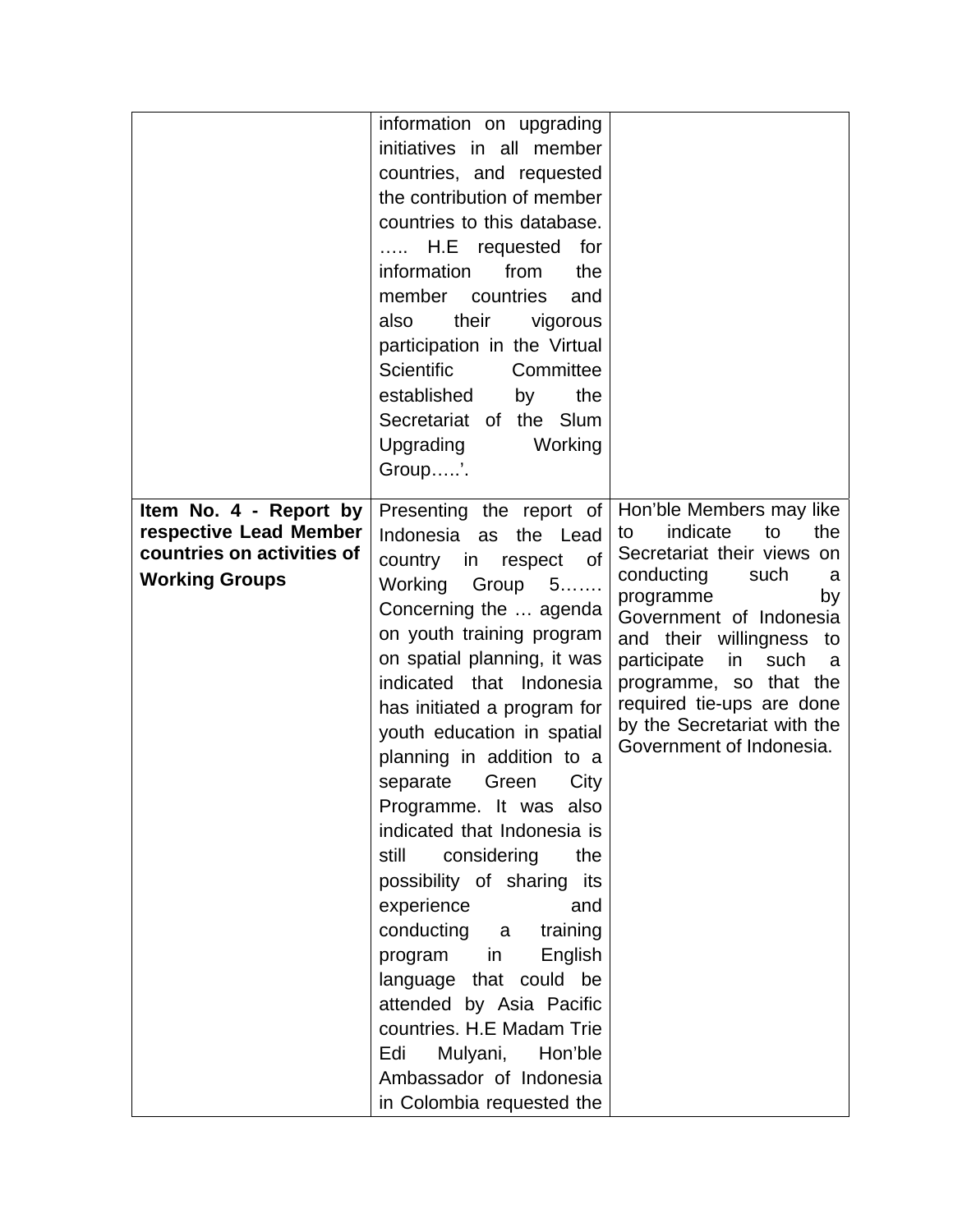|                                                                                                                                                     | Hon'ble Bureau members<br>to indicate their willingness<br>to attend such a training<br>the<br>programme<br>and<br>Government of Indonesia<br>would<br>keep<br>the<br>APMCHUD<br>secretariat<br>informed<br><b>on</b><br>announcement of<br>the<br>training programme.                                                                                                                              |                                                                                                                                                                                                                                                                                                                     |
|-----------------------------------------------------------------------------------------------------------------------------------------------------|-----------------------------------------------------------------------------------------------------------------------------------------------------------------------------------------------------------------------------------------------------------------------------------------------------------------------------------------------------------------------------------------------------|---------------------------------------------------------------------------------------------------------------------------------------------------------------------------------------------------------------------------------------------------------------------------------------------------------------------|
| Item No. 4 - Report by<br>respective Lead Member<br>countries on activities of<br><b>Working Groups</b>                                             | The<br>members<br>Bureau<br>appreciated the significant<br>efforts made by various<br>working<br>groups<br>and<br>requested<br>that<br>various<br>documents generated as<br>part of activities of the<br>working groups could be<br>forwarded<br>to<br>the<br>Secretariat so that<br>the<br>same are uploaded on the<br>web site of APMCHUD for<br>wider access to<br>all<br>a<br>member countries. | The Secretariat requests<br>countries<br>the<br>lead<br>to<br>provide<br>document<br>any<br>generated relating to their<br>working<br>which<br>group<br>would be uploaded in the<br>APMCHUD web-site for<br>dissemination<br>greater<br>member<br>among<br>all<br>countries<br>of<br>the<br>Asia<br>Pacific Region. |
| Item No. $5 -$ Working<br>Group 3 on Delivery of<br><b>Basic</b><br><b>Services</b><br><b>Identification</b><br><b>of</b><br>Lead<br><b>Country</b> | , the WG3 on Delivery of<br>Basic Services is yet to<br>initiate proceedings as no<br>member<br>country<br>has<br>volunteered to take the<br>lead role.<br>The Chief<br>Coordinator requested the<br>Hon'ble<br>members<br>to<br>inform the<br>Secretariat<br>about their willingness to<br>take the lead role for this<br>Working Group<br>either<br>during the meeting or at a<br>later date.     | The Secretariat has not<br>received any response so<br>far.                                                                                                                                                                                                                                                         |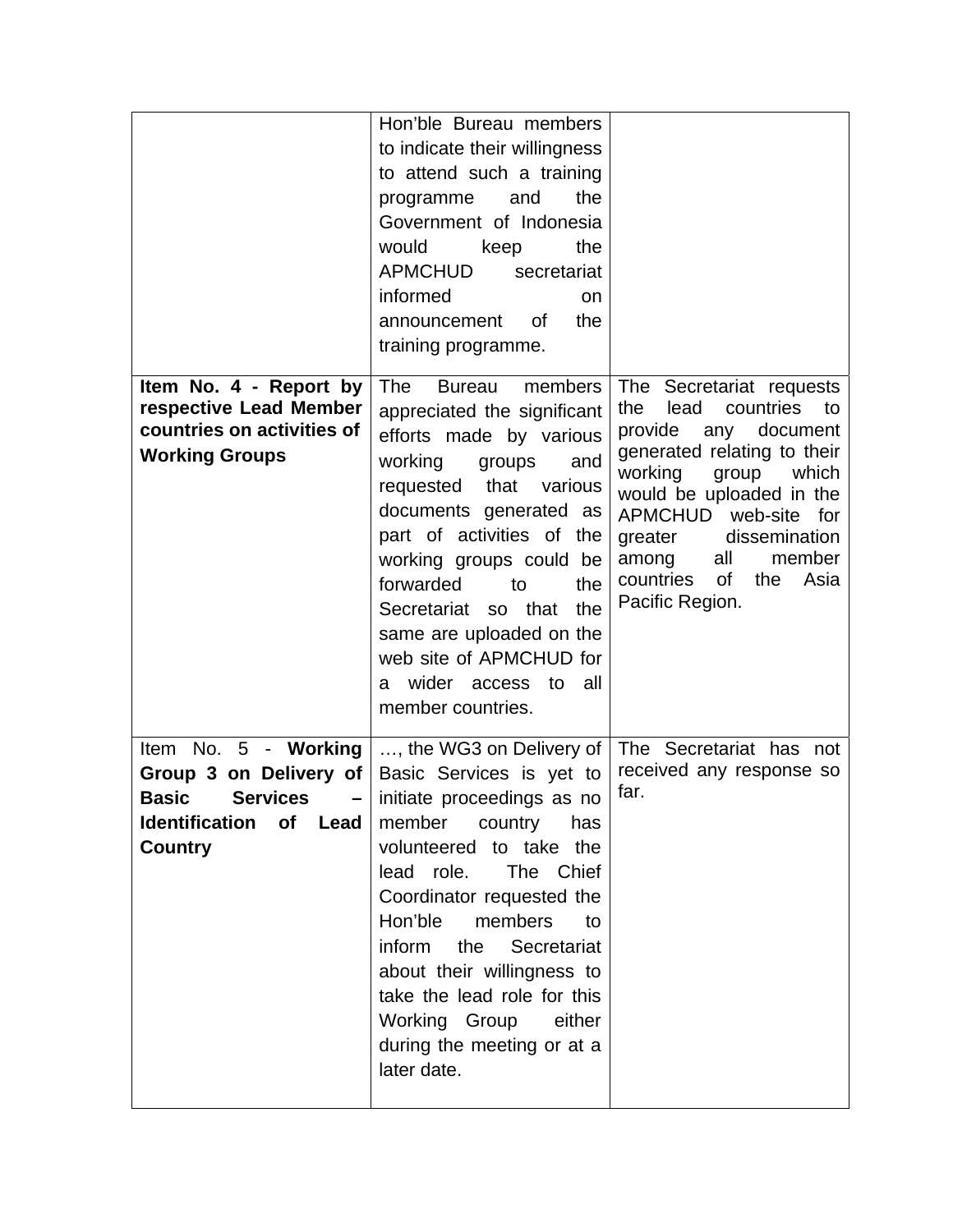| <b>Item</b><br>No.<br>6                                                                                                                                                               | The Bureau appreciated                                                                                                                                                                                                                                                                                                                                                                                                                              | The Secretariat and the                                                                                                                                                                                                                                                              |
|---------------------------------------------------------------------------------------------------------------------------------------------------------------------------------------|-----------------------------------------------------------------------------------------------------------------------------------------------------------------------------------------------------------------------------------------------------------------------------------------------------------------------------------------------------------------------------------------------------------------------------------------------------|--------------------------------------------------------------------------------------------------------------------------------------------------------------------------------------------------------------------------------------------------------------------------------------|
| <b>Presentation</b><br>the<br>by<br>Republic of Korea on the<br>preparations for the 5th<br><b>APMCHUD</b><br><b>Conference</b><br>Republic<br>at Seoul,<br><b>of</b><br><b>Korea</b> | the significant effort put in<br>by the Republic of Korea<br>and decided that the<br>Hon'ble members may<br>send the comments and<br>suggestions on the sub-<br>themes and on any other<br>aspect in a week time to<br>the Secretariat)  or to --<br>- the coordinating officer<br>from the Republic of<br>Korea, so that the<br>Republic of Korea in<br>consultation with UN-<br>Habitat would finalise the<br>same in 2 weeks time<br>thereafter. | Organising Committee in<br>Republic<br>οf<br>Korea<br>received comments from<br>the Hon'ble members. A<br>separate agenda item is<br>listed for consideration in<br>the current meeting on the<br>status of preparations for<br>$5^{\sf th}$<br><b>APMCHUD</b><br>the<br>Conference. |
| Item No. 7<br>Any<br>÷<br>other item with the<br>the<br>permission<br><b>of</b><br>Chair.                                                                                             | Action Taken Report'<br>on various actions taken in<br>continuation of various<br>decisions taken in the<br><b>APMCHUD Conferences</b><br>and reflected in the<br>Declarations may be<br>presented to the Bureau<br>periodically.                                                                                                                                                                                                                   | The<br>shall<br>report<br>be<br>the<br>presented<br>in<br>forthcoming<br><b>Bureau</b><br>meeting<br>for<br>its<br>consideration,<br>which<br>on<br>shall<br>approval<br>be<br>5 <sup>th</sup><br>presented during the<br><b>APMCHUD Conference.</b>                                 |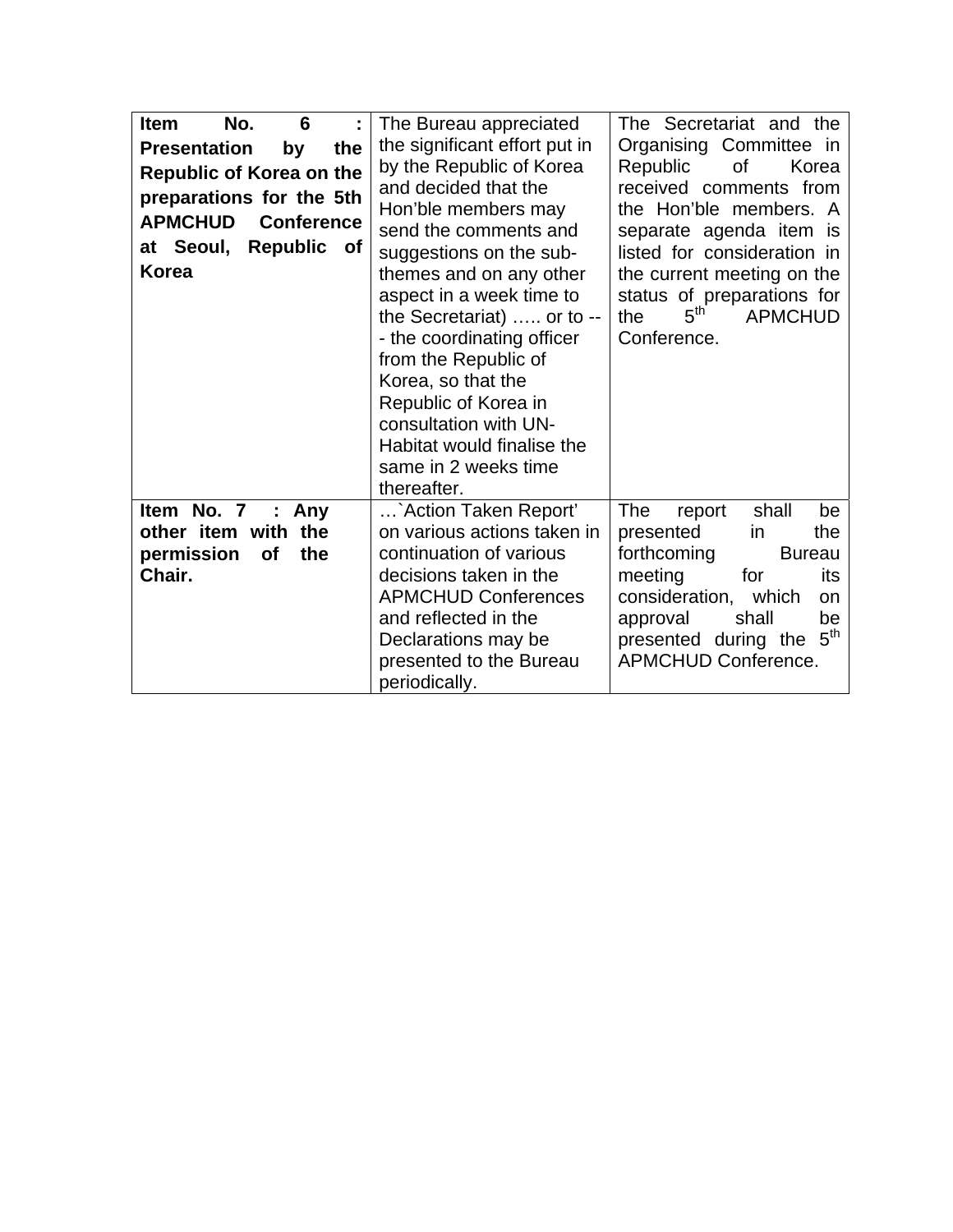### **Item No. 3 : Information about the already approved agenda item relating to Organizational Issues – Resource base for APMCHUD**

Strengthening the Secretariat of the APMCHUD to undertake manifold activities in line with the emerging requirements has been one of the concern of APMCHUD. Towards the same, various methods were discussed consistently since inception. India being the host country for the Secretariat has been playing a major role in sustaining the initiative of APMCHUD ever since its inception which was duly acknowledged in APMCHUD Declarations.

The 4th Asia Pacific Ministerial Conference on Housing & Urban Development held at Hashemite Kingdom of Jordan on 10th December, 2012 adopted the following as part of the Amman Declaration:

*"Agree in principle to contribute a sum of US\$10,000 per member state annually to the budget of APMCHUD. However, member states are encouraged to contribute higher amounts. For those countries who agree may start contributing to the budget of APMCHUD. However, this resolution will be discussed further in the next APMCHUD conference in the Republic of Korea in 2014"* 

The above was reviewed in the  $2<sup>nd</sup>$  meeting of the Bureau held at Medllin, and it was reported that the Secretariat had not received any contribution by any member country till then. The position remains the same as of now.

The next (fifth) conference of APMCHUD is scheduled in November, 2014 at Seoul. The Bureau may like to consider the position on this issue, as this would form an item for consideration during the 5<sup>th</sup> APMCHUD Conference at Seoul.

Bureau may like to consider.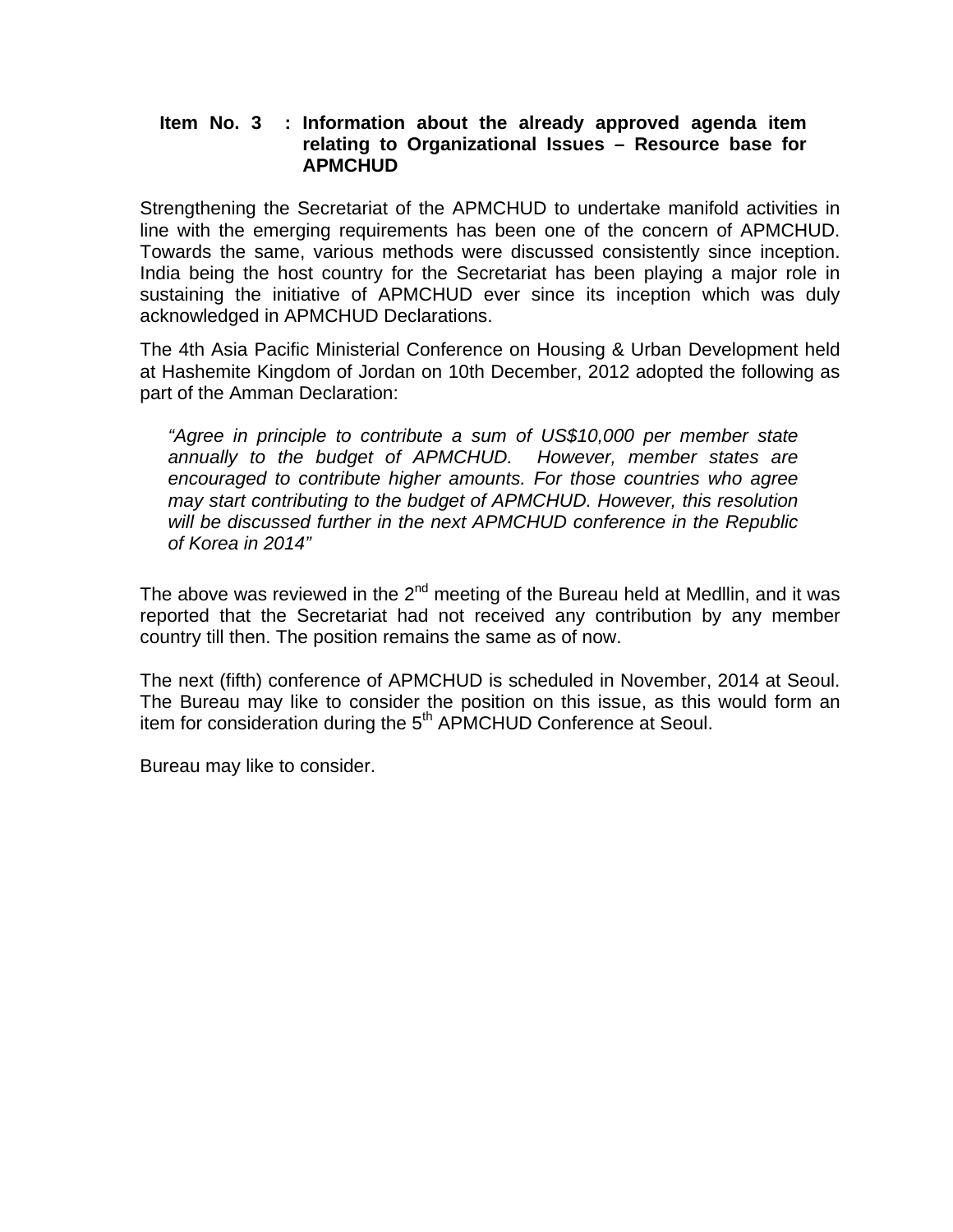### **Item No. 4 : Action Taken Report on the activities of APMCHUD at the 5th Conference of APMCHUD at Seoul, Republic of Korea**

The 5<sup>th</sup> APMCHUD Conference is scheduled to be held at Seoul, Republic of Korea from 3-5 November, 2014. The main theme of the Conference is 'Equal Opportunity for Sustainable Development'. As part of the Agenda, an Action Taken Report covering various initiatives by APMCHUD in general and subsequent to the  $4<sup>th</sup>$ Conference held at Amman shall be presented.

Towards preparing the background material for the same in advance, it is requested that the Bureau member countries, particularly the Lead countries of the Working Groups may like to contribute information that could be considered by the Bureau in advance, before placing the same to the Conference.

The information that could form part of the Action Taken report and also reports that could be circulated separately may please be sent to the secretariat which would be compiled and submitted for consideration of the Bureau in its next meeting.

The Bureau may consider.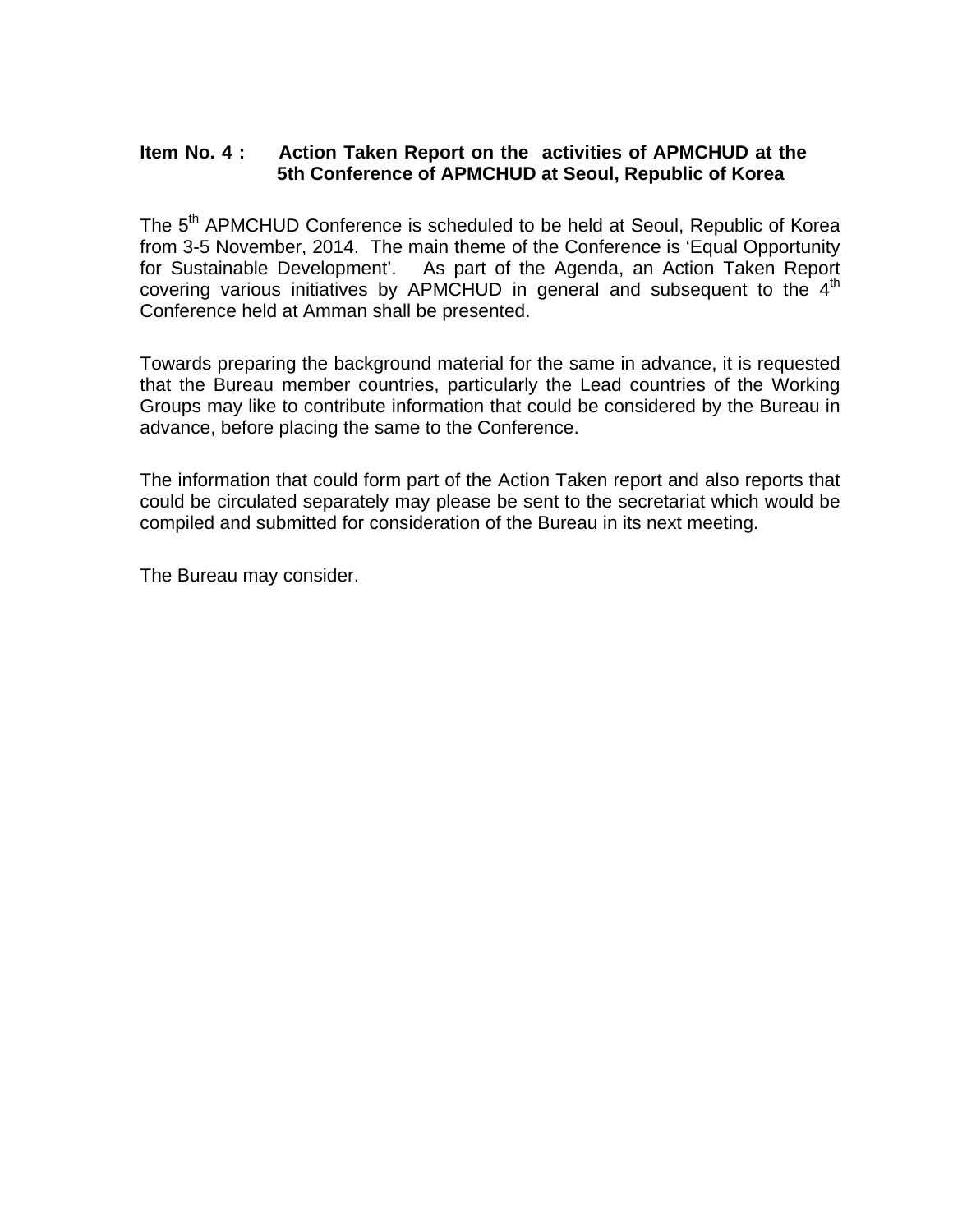### **Item No.5 : Presentation by the Republic of Korea on the preparations for the 5th APMCHUD Conference at Seoul, Republic of Korea**

During the  $2^{nd}$  Meeting of the Bureau held at Medellin, a detailed presentation was made on the status of preparation for the forthcoming 5<sup>th</sup> Conference at Seoul, by the Hon'ble Member from Republic of Korea. The same was appreciated by the Bureau and it was further decided that the status of preparations for the upcoming  $5<sup>th</sup>$  APMCHUD Conference may be reviewed during the meeting at Maldives.

The Hon'ble Member from the Republic of Korea may like to brief the Bureau on the above.

**Item No. 6 : Any other item with the permission of the Chair.** 

\*\*\*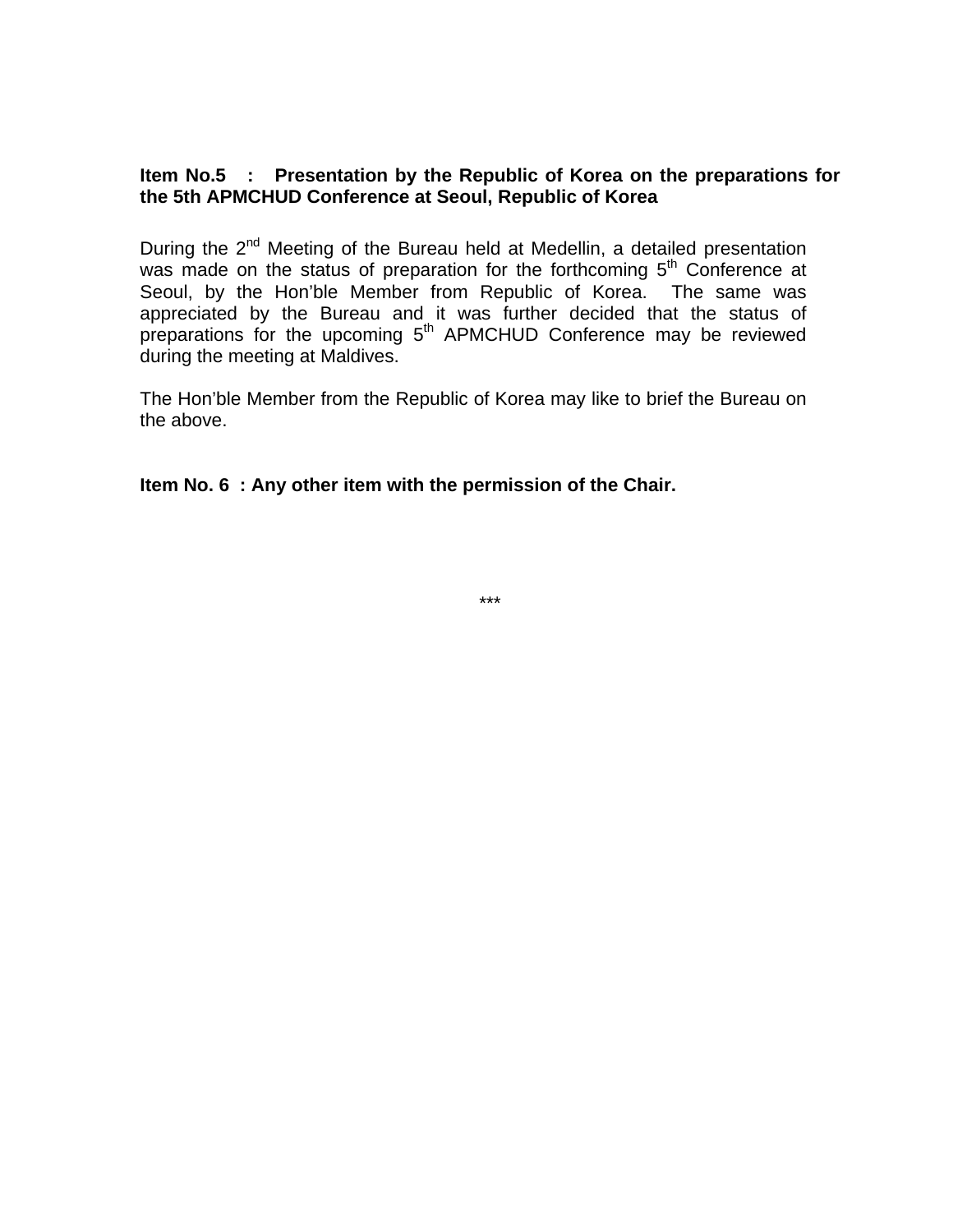**Annexure 'A'** 

# **Asia-Pacific Ministerial Conference on Housing and Urban Development (APMCHUD)**

**Minutes of the Second Meeting of the 4th Bureau of APMCHUD**

**held at Medellin, Colombia in conjunction with the World Urban Forum - 7 April 8, 2014**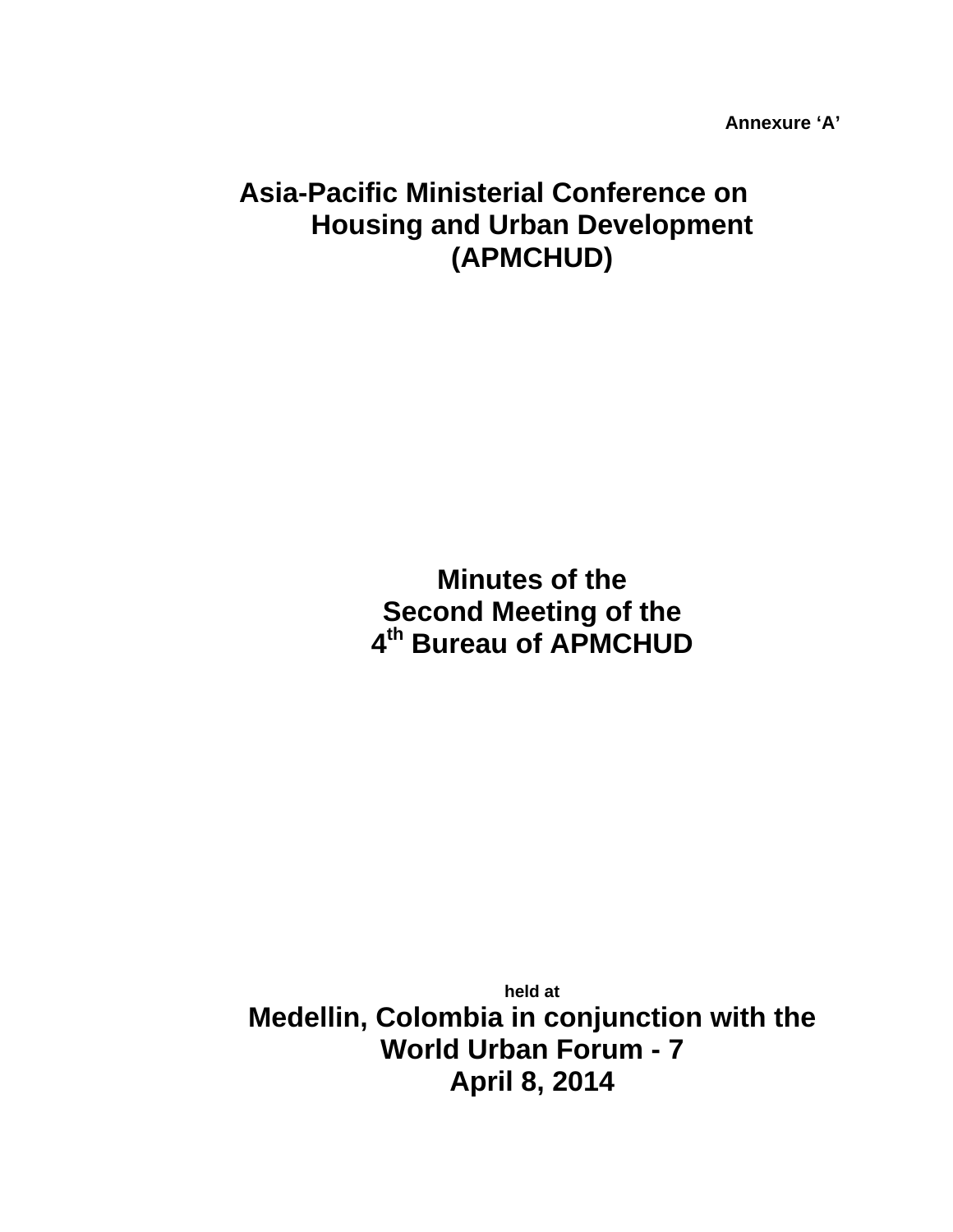### **Minutes of the 2nd Meeting of the 4th Bureau of the Asia Pacific Ministerial Conference on Housing and Urban Development (APMCHUD)**

### **Date : April 8, 2014 (3.00 PM to 5.00 PM) Venue : Orange Pavilion, Plaza Mayor Convention and Exhibition Center, Medellin, Colombia**

The List of Participants is enclosed.

Initiating the meeting, the Chief Coordinator welcomed all the distinguished members and the delegations and the representative of UN Habitat. The Chief Coordinator indicated that the Hon'ble Chairperson H.E. Eng.Sami Halaseh, Minister of Public Works and Housing, Hashemite Kingdom of Jordan has communicated his inability to participate in the meeting due to extreme exigencies, and has conveyed best wishes for the success of the meeting. In view of the same, the Chief Coordinator requested the Bureau to kindly elect a Chair for the meeting. The Hon'ble Minister from Republic of Iraq, H.E Mr Istabraq Iberaheem Al-Shouk proposed that H.E Ms. Aminath Athifa, Hon'ble Minister of State, Housing and Infrastructure, Republic of Maldives may Chair the meeting. The proposal was unanimously endorsed by the Bureau.

Initiating the meeting, the Chair, H.E Ms Aminath Athifa, Hon'ble Minister of State, Housing and Infrastructure, Republic of Maldives thanked the Hon'ble members of the Bureau for giving the honour of chairing the meeting. The Chairperson also thanked the UN-Habitat for facilitating arrangements for holding this meeting in such a pleasant environment. Recalling that the APMCHUD had started its journey in 2006 and over this period, APMCHUD has indeed evolved as a movement of collective thinking and action for achieving sustainable urbanisation in the Asia Pacific region, the Chairperson indicated that the World is increasingly become aware that the Asia Pacific region is an economic powerhouse, which is steadily growing. However, the Chairperson highlighted that the Region is experiencing faster urbanisation along with the concomitant problems of rapid urbanisation such as proliferation of slums and informal settlements, increasing poverty and unemployment, substantial deficiency in basic services, etc. The Chairperson underscored the need for the forum to deliberate the strategies, evolve action plans, and share our ideas and best practices for collectively addressing the concerns for common good of the region as a whole. The Chairperson expressed satisfaction that the path has been set by constituting 5 working groups on important themes and the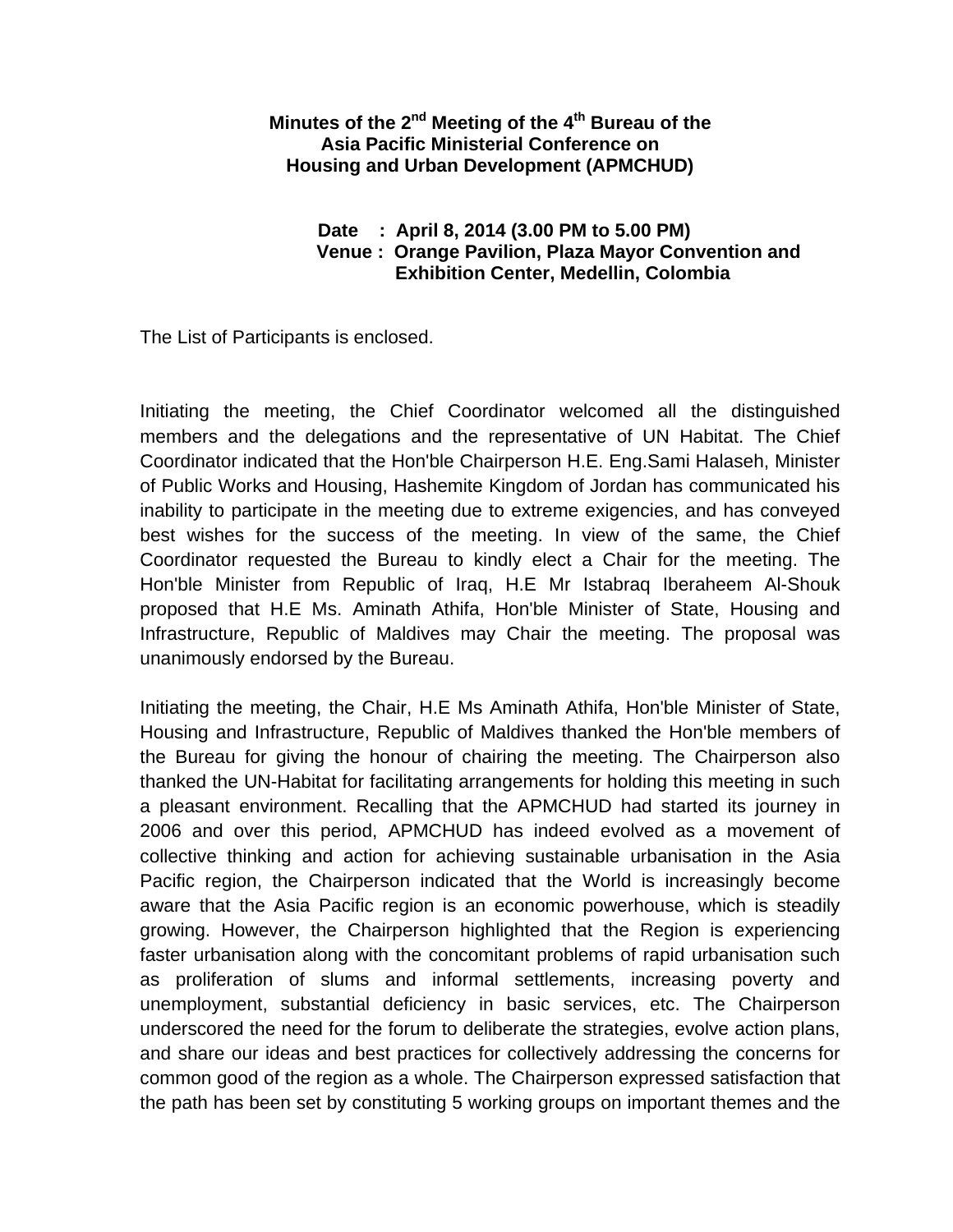Lead countries of these groups with the support of member countries, are doing commendable work in their respective fields. With these comments, the Chairperson invited the Hon'ble members for their initial remark.

H.E. Mr. Istabraq Iberaheem Al-Shouk Hon'ble Senior Deputy Minister of Construction and Housing, Republic of Iraq thanked the Hon'ble Chairperson for accepting the responsibility to Chair the meeting. The Hon'ble member further thanked the UN-Habitat for facilitating the arrangements for the meeting as part of World Urban Forum event. Recalling the progress of the APMCHUD initiative since the first New Delhi Conference, the Hon'ble Minister thanked the Republic of India for the continued support for the activities of APMCHUD including for hosting of Permanent Secretariat of APMCHUD at New Delhi. H.E further conveyed his appreciation for the excellent coordination activity undertaken by the Secretariat for holding this Bureau meeting. The Hon'ble Minister further assured that the Republic of Iraq would extend all possible cooperation for the activities and initiatives of APMCHUD.

Providing initial remarks, H.E Mr Manouchehr Sobhaani, Ambassador of Islamic Republic of Iran in Colombia conveyed the best wishes of H.E. Dr.Akhoundi, Hon'ble Minister of Roads & Urban Development, Islamic Republic of Iran for the success of the meeting. H.E the Ambassador of Iran in Colombia thanked the UN-Habitat and the Government of Colombia for the support in organising this meeting.

H.E Madam Trie Edi Mulyani, Hon'ble Ambassador of Indonesia in Colombia thanked the Chair for the opportunity and offered full cooperation for the success of the meeting. It was also indicated that the Republic of Indonesia would be happy to have bi-lateral meetings with the member countries as well.

Mr. Heung Jin Kim, Director Housing Policy, Ministry of Land Infrastructure & Transportation, Republic of Korea thanked the Chair for the opportunity for initial remarks. Mr. Heung Jin Kim also thanked the Un-Habitat and the Secretariat of APMCHUD for the excellent support being offered in finalizing many of the finer aspects of the forthcoming  $5<sup>th</sup>$  conference of APMCHUD. He requested for the active participation of the member countries in the successful organization of the event.

Welcoming the Hon'ble members to the meeting to the Bureau and also to the World Urban Forum, Ms. Aisa Kirabo Kacyira, Deputy Executive Director and Assistant Secretary General, UN-Habitat appreciated the progress of the collaborative effort of Asia Pacific Ministerial Conference on Housing and Urban development in evolving a collective vision for sustainable urbanization in the Asia Pacific region. Highlighting the growth pattern as well as potential of the region, the Dy. Executive Director also highlighted the need to evolve collective solutions for the problems faced by the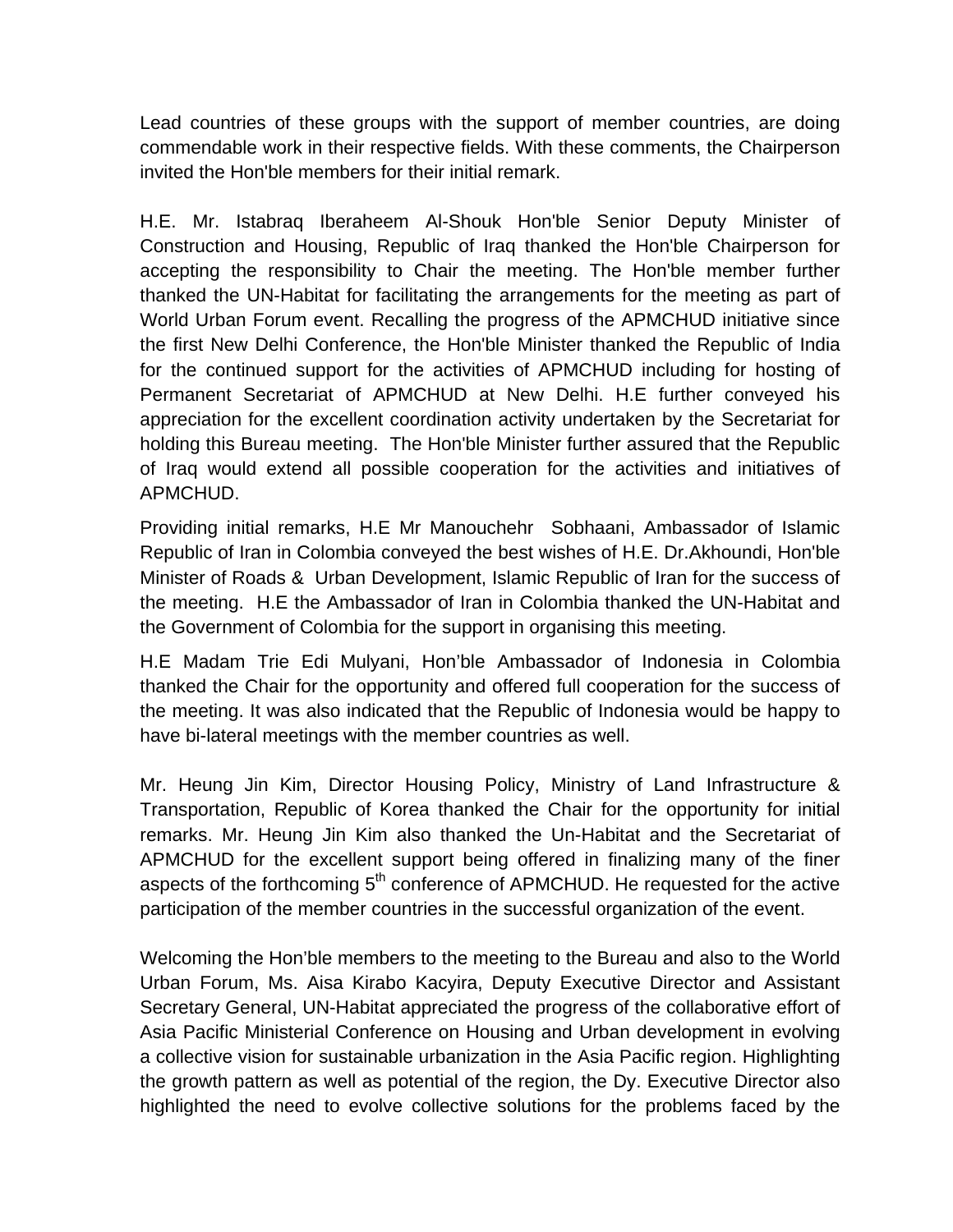region for sustaining the positive growth trends. Indicating that APMCHUD is holding the hope for the developing countries, the Dy. Executive Director emphasised the need to interact with the other Regional cooperation movements such as the African Ministerial Conference on Housing and Urban Development (AMCHUD) and the MINURVI of South American Nations, for sharing the experiences for mutual benefit. The Dy. Executive director extended all possible cooperation and facilitation towards encouraging such collaboration, and specially thanked the Republic of India for its continued support for the movement of APMCHUD since the first conference in 2006 at New Delhi and subsequently by hosting the Permanent secretariat at New Delhi. She thanked the Hashemite Kingdom of Jordan for the eminent leadership being offered presently, and also congratulated the Republic of Korea for agreeing to hold the next conference in Seoul. Conveying appreciation to the UN-Habitat team for it's un-tiring support to APMCHUD, she specially expressed thanks to Dr. Markandey Rai who had guided the movement from UN-Habitat since the first event in 2006 to till date. Highlighting the forthcoming opportunity to express the collective view on sustainable urbanisation, Ms. Aisa Kirabo Kacyira indicated that UN-Habitat looks forward to work more closely with APMCHUD and looks forward to its contribution to take the agenda of sustainable urban development further. She emphasised the need to evolve collective vision with the Habitat III conference to be held in 2016 in view at each country level as well as a group of Nations with similar problems and prospects. Ms. Aisa Kirabo Kacyira, Deputy Executive Director and Assistant Secretary General, UN-Habitat thanked the Bureau for this opportunity to join the meeting and share her views, and urged for promoting `sustainable cities' as a stand-alone goal rather than a sub-ordinate goal of Nations.

Thanking the Chairperson for the opportunity to express initial remarks, Mr Yoshinobu Fukasawa, Director, Regional Office for Asia Pacific, UN-HABITAT indicated that the Regional Office has been assigned the task to coordinate the APMCHUD related activities, and appreciated the role being played by the Secretariat in taking the agenda of APMCHUD forward, and also the Republic of Korea for the initiatives taken towards successful organisation of the forthcoming APMCHUD Conference in Seoul. He further assured continued close interaction with Secretariat as well as Republic of Korea in successful organisation of future activities.

With the above initial remarks from the Hon'ble Members, the agenda items were taken up in sequence.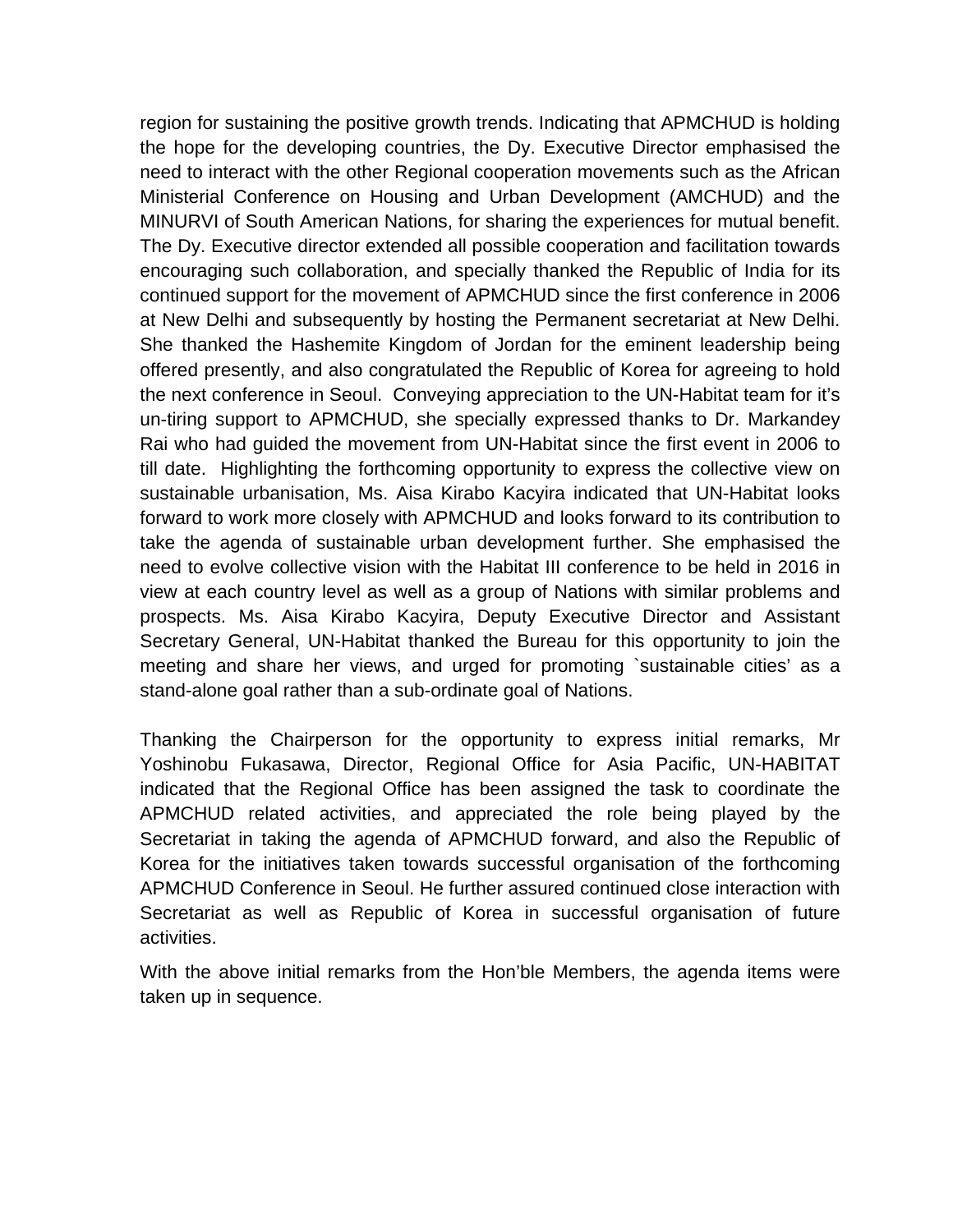### **Item No. 1 : Confirmation of the Minutes of the 1<sup>st</sup> Meeting of the 4<sup>th</sup> Bureau of the Asia Pacific Ministerial Conference on Housing and Urban Development (APMCHUD) held at Nairobi, Kenya on 14th April, 2013**

The Chief Coordinator indicated that the  $1<sup>st</sup>$  meeting of the  $4<sup>th</sup>$  Bureau of APMCHUD was held at Nairobi, Kenya on  $14<sup>th</sup>$  April, 2013 and that a copy of the Minutes of the Meeting was circulated to the Hon'ble Members of the Bureau and was posted on the website of APMCHUD as well. The Chief Coordinator invited comments, if any, from the Hon'ble members.

The Bureau confirmed the minutes.

### **Item No. 2 :Status of Actions pursuant to the 1st Meeting of the 4th Bureau** held on 14<sup>th</sup> April, 2013 at Nairobi, Kenya – Report by the Chief **Coordinator**

The various activities undertaken in pursuance of the decisions in the 1st Meeting of the Bureau held at Nairobi, Kenya on  $14<sup>th</sup>$  April, 2013 was presented by the Chief Coordinator. The status of items covered related to the following:

- **A) Adoption of APMCHUD Resolution in Governing Council of UN-Habitat:**  The Bureau noted that the resolution proposed by APMCHUD was considered and received detailed deliberations and active participation by a large number of countries, and after revisions as per discussions, the Governing Council adopted the Resolution under the head of "Resolution on Youth and Sustainable Urban Development - 24<sup>th</sup> Session".
- **B) Study tours by India, Indonesia and Thailand as offered by the respective countries**: The Bureau noted with appreciation the study tours organised by Republic of India and the Republic of Indonesia during the year 2013. The Bureau further desired that the Secretariat may continue to pursue the Thailand in regard to organizing a study tour as agreed at its convenience and on receipt of details and finalization of the programme, inform the Hon'ble member of APMCHUD on the proposed dates by the Thailand. It was further advised that the Secretariat may take the help of the Regional Office of UN-Habitat as well to pursue the Government of Thailand in this regard, and on finalisation, inform Hon'ble members of the APMCHUD on the proposed dates by the Thailand.
- **C) APMCHUD participation in the World Urban Forum at Medellin**: The Bureau noted the status and expressed its appreciation to the UN-Habitat for facilitating holding of this 2nd meeting of the Fourth Bureau of APMCHUD. In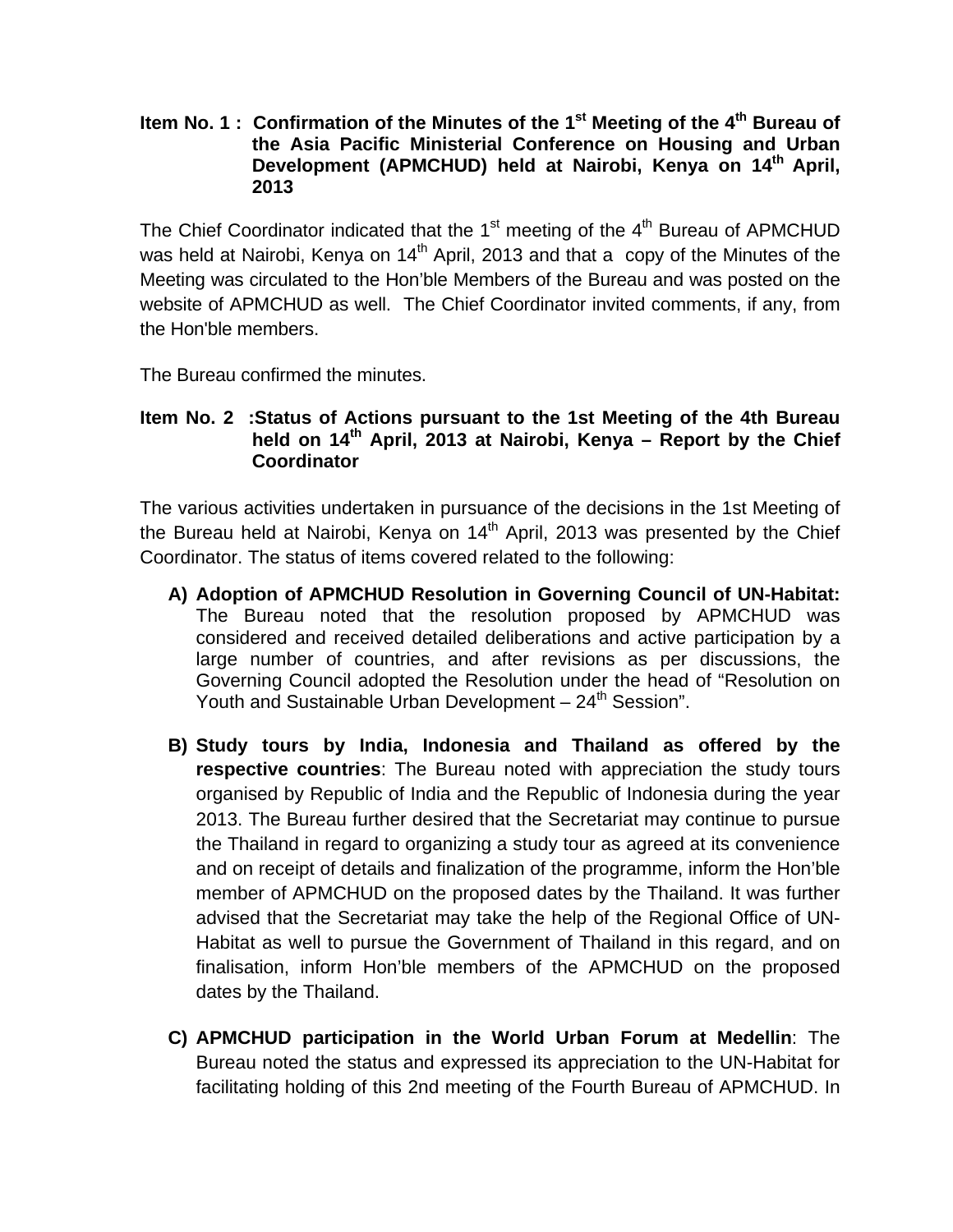regard to the special intervention by APMCHUD in the Ministerial segment of the World Urban Forum event, the Bureau noted that the intervention on the theme of 'APMCHUD's Views, Vision and Perspectives on Urban Equity in Development - Cities for Life' was made by H.E Ms Aminath Athifa, Hon'ble Minister of State, Housing and Infrastructure, Government of Republic of Maldives, as the Hon'ble Chairperson H.E Sami Halaseh, Minister of Public Works and Housing, Hashemite Kingdom of Jordan could not participate due to extreme exigencies in World Urban Forum event in Medellin. It was also noted that an addition has also been made highlighting the special attention required in respect of the Island Nation countries which need a different focus, in the intervention by APMCHUD, as also the need to include urban poor in the decision making process. It was decided that the intervention note be placed on the web-site of the APMCHUD for reference by the Hon'ble members.

# **D) Suggestions for a Road Map for APMCHUD Secretariat** :

The Chief Coordinator indicated that in the  $1<sup>st</sup>$  meeting of the Bureau held at Nairobi, it was decided that the Bureau members may kindly provide suggestions towards making a road map for the activities of the secretariat. Indicating that the Secretariat has not received any suggestions from the Hon'ble Members on the initiatives that can be taken up by the Secretariat towards taking the APMCHUD agenda forward, the Chief Coordinator requested the Hon'ble Members to kindly provide their valuable suggestions for preparation of a detailed road map which shall be placed for deliberation in the forthcoming meeting. In regard to payment of the contribution of \$ 10000 every year, the Chief Coordinator reported that the Secretariat has not received any contribution so far.

**E) Updation of Website**: The status relating to updation of the web-site of APMCHUD as reported was noted.

### **Item No.3: Release and Presentation of the Proceedings of the 4th Conference of the APMCHUD held on 10-12 December, 2012 at Amman, Hashemite Kingdom of Jordan, by the host country**

The Chief Coordinator indicated that the  $4<sup>th</sup>$  APMCHUD Conference at Amman was a significant success, and that the proceedings of the Conference have been documented in a report form. It was indicated that the report has been uploaded in the web site of APMCHUD (www.apmchud.com).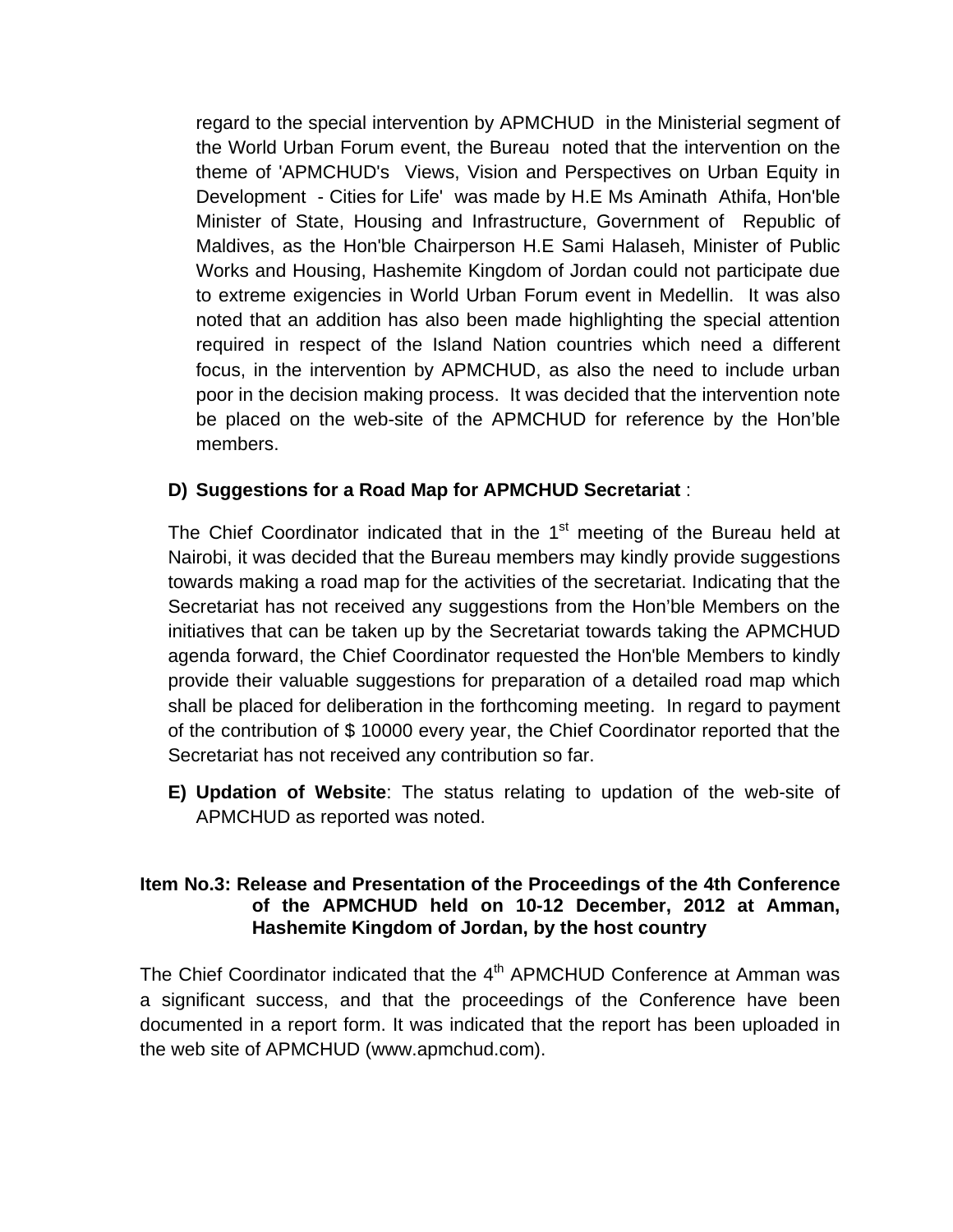# **Item No. 4 : Report by respective Lead Member countries on activities of Working Groups**

Briefing the background of constitution of the Working Groups, the Chief Coordinator requested the respective Lead countries to present their reports on the activities of the Working Groups.

The report of the Government of India as Lead country for the Working Group on `Urban and Rural Planning and Management' was presented by the Chief Coordinator. It was indicated that towards effectively organizing and coordinating various activities, the Government of India, Ministry of Housing and Urban Poverty Alleviation nominated a leading research and training Institution in India, the Human Settlement Management Institute (HSMI) of the Housing and Urban Development Corporation Limited (HUDCO), as the coordinating Institution for the activities of the Working Group. As part of the Working Group initiatives, a meeting of the Working Group on Urban and Rural Planning and Management, was organized in New Delhi on 16-17th August, 2012. This meeting received a significant response, and 18 countries were represented in the meeting, and 6 countries had deputed their urban and rural planning and management experts from their countries, to personally participate. The discussions in the meeting were organised under five themes, namely (1) Approaches to Urban and Rural Planning and Management in Asia Pacific Region, (2) Inclusive Planning and Practices, (3) Urban-Rural Continuum - Imperatives of Integrated Planned Development, (4) Land related issues in Urban and Rural Planning and Management, and (5) Tools, Technologies, and Capacity Building for Urban and Rural Planning and Management. The meeting had 25 presentations with International and Indian participation, and all the five sessions were chaired and co-chaired by experts from Asia Pacific Countries. The meeting discussed the concern areas on the overall theme of the urban and rural planning and management in the Asia Pacific region, viewed the practices and successful experiments in various countries of the Region, and exchanged information on areas of mutual interest on the theme. Major recommendations of the meeting were also explained to the Bureau members. A copy of the final Report of the Working Group meeting was presented to the Hon'ble members during the meeting.

The report of the Government of India also indicated that as agreed by the Government of India to host study tour to the member country delegations, to best practices and major projects in India in the field of housing and urban development, a study tour was organized for the Asia Pacific member country delegations during 5-9th April, 2013. A total of 13 delegates from four countries namely Afghanistan, Sri Lanka, Iraq and Yemen visited India. The study tour covered various projects covering slum improvement and rehabilitation, social housing, sanitation, basic infrastructure facilities, new town development initiative, transport projects like metros and expressways. It was also reported that during the study visit, detailed discussions were held on major Government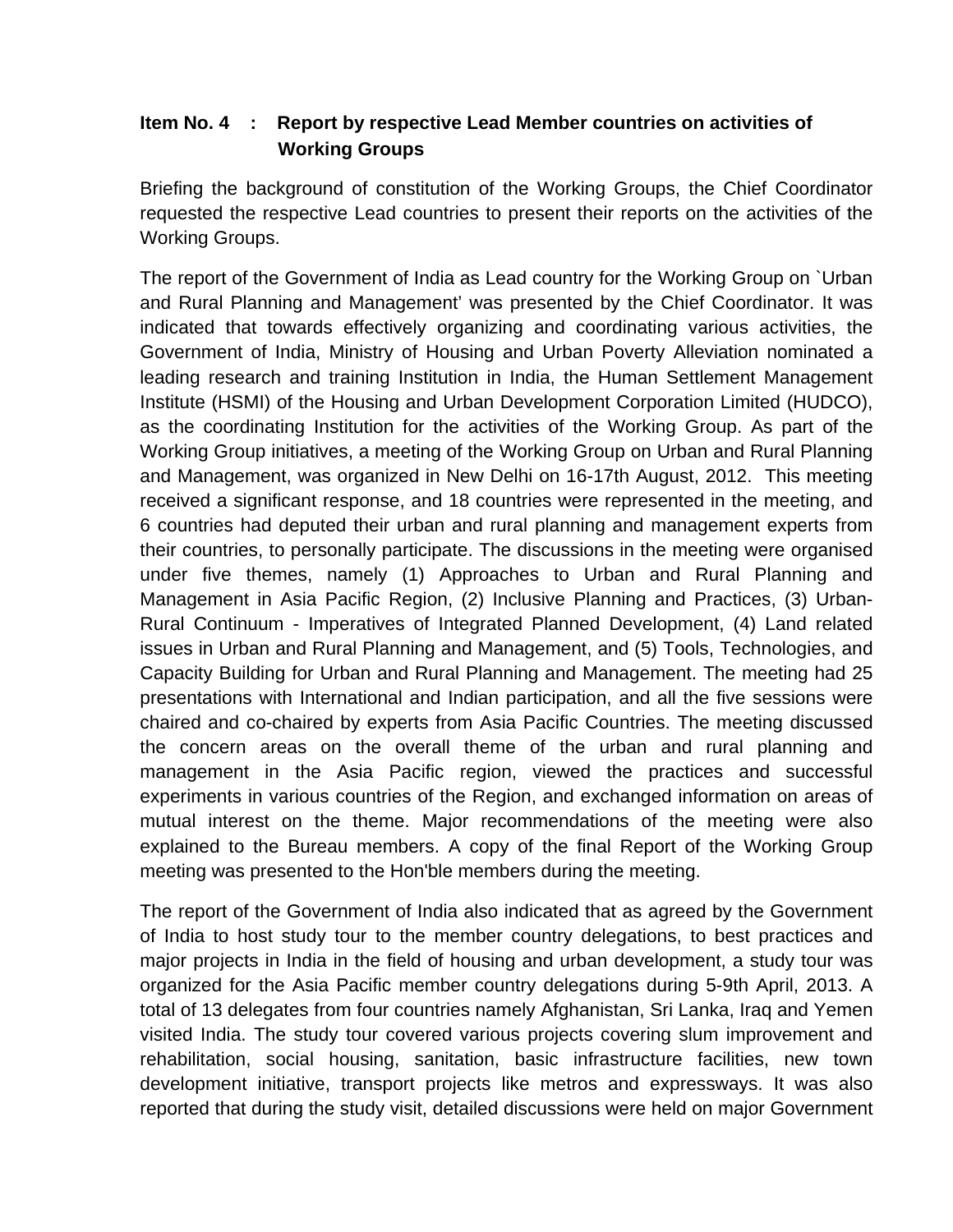of India's programmes and interactions were also held in national level institutions dealing with provision of housing finance, building materials and technologies, research and training Institutions on their activities. The delegates also interacted with NGOs in the sanitation sector. The visit covered the States of Andhra Pradesh, Delhi and Uttar Pradesh.

Conveying Government of India's appreciation and gratitude to the countries which participated in the Study visit, the report indicated that India looks forward to more opportunities of such nature for collaboration and sharing of experiences in promoting sustainable housing and urban development in the region.

Presenting the report of the Working Group 2 on Slum upgrading, H.E. Mr.Manouchehr Sobhani, Ambassador of Islamic Republic of Iran in Colombia indicated that the Working group on Slum upgrading was formed as part of the APMCHUD efforts to address the issue of informal settlements and slums - a key urban challenge shared amongst the countries of the region. The Working group in addition to holding its meetings during various APMCHUD Conferences, also held additionally a special meeting – the 2nd meeting of the working group, in June 2012 at Tehran to discuss upgrading issues in the Asia Pacific region and the solutions and mechanisms being employed in this region with an emphasis on innovative and indigenous ideas and approaches. H.E.Manouchehr Sobhani further indicated that the Amman Implementation Plan which was adopted during the 4th APMCHUD conference in December 2012 had recommended four key points for this Working Group namely (a) prioritized socio-economic enabling in upgrading of informal settlements, (b) utilise information technology as an effective instrument for engaging youth in slum upgrading, (c) pilot testing the slum upgrading database and indicators in three volunteer countries namely Jordan, Indonesia and Iran, and present the results between April - June 2013, and (d) vigorously participate in the Virtual Scientific Committee established by the Secretariat of the Slum Upgrading working group to share information and experiences, establish and regularly update the joint slum upgrading data base.

Highlighting the various activities undertaken in respect of the above key elements enlisted in the Amman Declaration, H.E. Mr Manouchehr Sobhani indicated that in respect of (a) and (b) above, the Ministry of Roads and Urban Development has tried to update and revise existing slum upgrading legislation to promote economic buoyancy and social integration through urban regeneration, slum upgrading, and urban (re)development projects at different scales, including national spatial frameworks, regional planning, city-wide planning, neighbourhood design and public space design. H.E further indicated that the new Bill calls for a holistic approach to upgrading and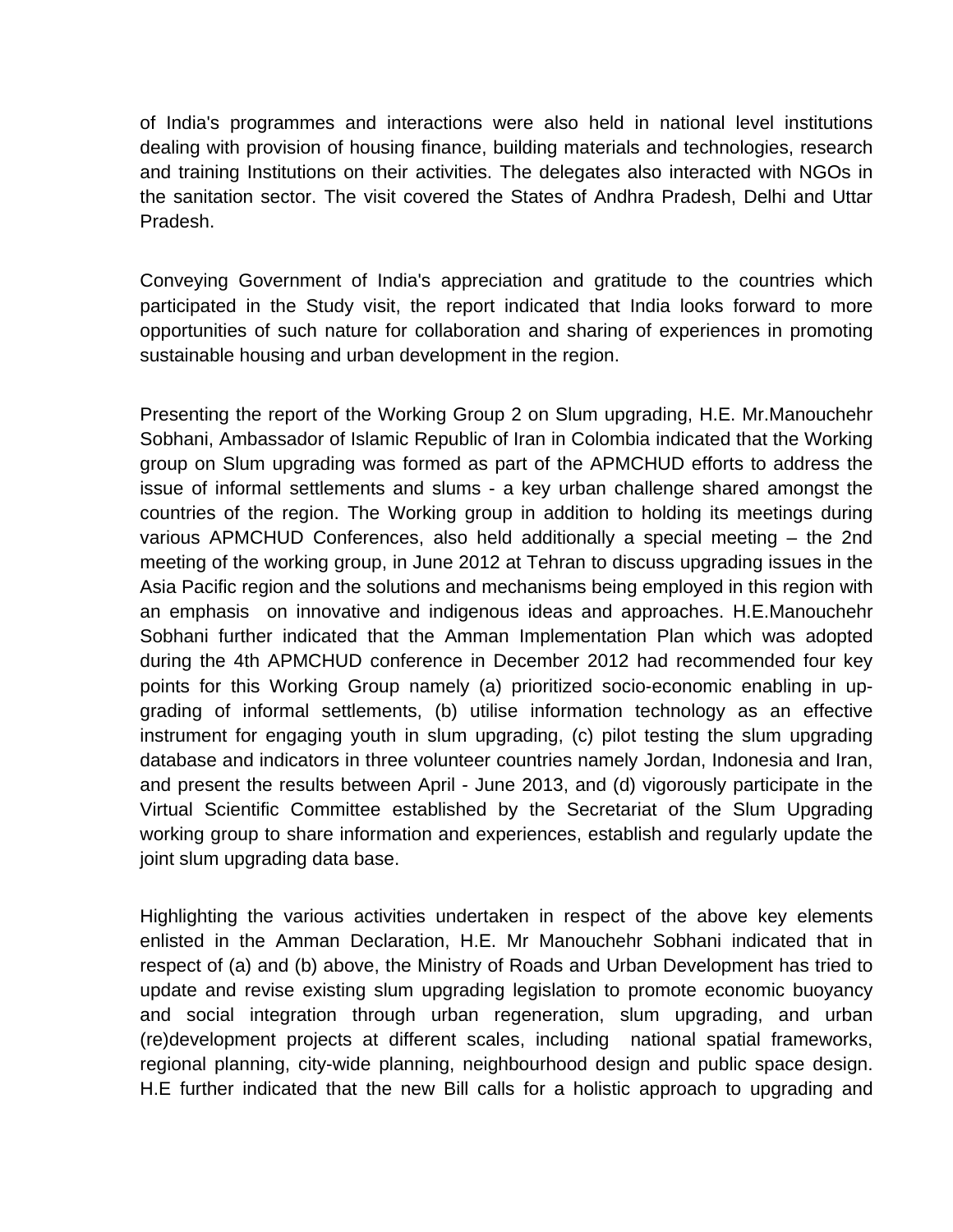redevelopment projects with the participation of all relevant ministries in the form of a National Empowerment Task Force. Furthermore, emphasis is made on community based organisations who will take the lead in the actual upgrading or redevelopment projects. This legal document paves the ground for utilizing Information Technology as an effective instrument for engaging the youth in slum upgrading and redevelopment projects. The report hoped that this legal document can serve as a model to be replicated in and adapted to other situations.

As regards the key items of (c) and (d) referred, H.E indicated that the Working Group has tried to collect the experience of countries in the Asia Pacific Region concerning urban upgrading which demonstrate that social integration, inclusion and cohesion can be promoted through urban upgrading projects. To this end, a slum upgrading database has been developed which will hold information on upgrading initiatives in all member countries, and requested the contribution of member countries to this database. H.E indicated that once completed such a database will significantly assist the Working group in planning its activities. H.E requested for information from the member countries and also their vigorous participation in the Virtual Scientific Committee established by the Secretariat of the Slum Upgrading Working Group. Indicating that appropriate spatial planning both in planned city extensions as well as in slum upgrading and urban revitalization significantly contributes to social integration, the report emphasized that community participation has become paramount in all upgrading projects, and that participation of women and youth has to be fostered from the earliest stages of project development. It was further indicated that the Regional Slum Upgrading Working Group meetings have played the role of an international multi-stakeholder consultation instrument devoted to an equitable and sustainable urban development, through upgrading processes, which will seek to inform policy reforms at regional and national levels. As part of its mandate, the slum upgrading Working Group member institutions explore how cities can enhance social integration and cohesion and support the creation of social capital among communities in their respective country and thereby they can draw on innovative planning and design principles and institutional, regulatory and financing approaches.

Presenting the Report of Indonesia as the Lead country in respect of Working Group 5 H.E Madam Trie Edi Mulyani, Hon'ble Ambassador of Indonesia in Colombia indicated that according to the Amman Implementation Plan, there are 3 action areas for Working Group 5 viz. (1 Document on-going youth initiatives and innovative solutions on city development in exchangeable formats, (2) Develop virtual forums for interaction and collaboration of youth organizations in the Asia Pacific, and (3) Initiate youth training program with a focus on spatial planning.

In line with the same, H.E. indicated that Government of Indonesia has begun to document several youth initiatives and innovative solutions on city development in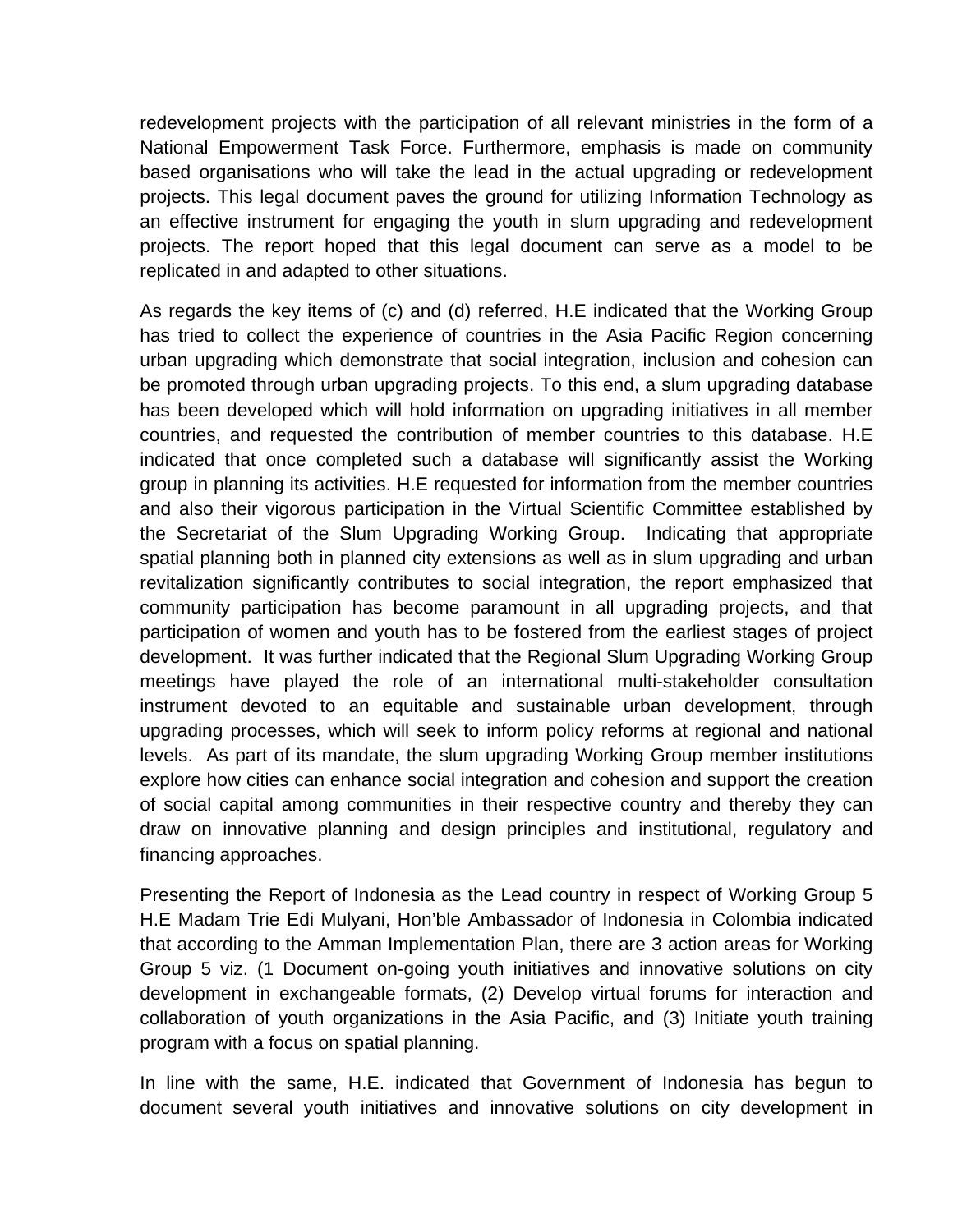Indonesia such as Young Pioneers in Spatial Planning (Pelopor Penataan Ruang), Peta Hijau / Green Map Community, Bandung Creative City forum, Kampung improvement program combined with youth employment, broadband learning center, Jember Fashion Festival (JFF), etc.

In regard to virtual forums for interaction and collaboration of youth organizations in the Asia Pacific, on the regional level, activities of three institutions have been documented. The first one is International Young Planners Forum (IYPF), established in 2010 at Kuala Lumpur, Malaysia, is a forum that promotes knowledge sharing, intense discussions and network development among young planners in the Asia Pacific. The meeting of this Forum held in Yogyakarta in 2011, was participated by young planners from Singapore, Malaysia, Australia and Indonesia. The forum has been extended for internship exchange of young planners between Indonesia, Malaysia and Australia. The second one is the School on Internet Asia Project (www.soi.asia). This project is supported by several ministries of Japanese government. The SOI-Asia Project utilizes satellite based Internet to provide Internet environment in a less expensive, easy to deploy, and more feasible way for the universities located in the regions where Internet environments are insufficiently developed; conducts research and development of the necessary technology for IT human resource development in Asia while using the environments; and proposes, through field experiments, a new educational methodology for universities in Japan as well as educational institutions abroad. H.E indicated that the participating countries in this project include Indonesia, Laos, Myanmar, Thailand, Vietnam, Philippines, Cambodia, Bangladesh, Japan, Japan, East Timor and Singapore. The third one relate to the Youth Social Enterprise Initiative (YSEI), which is a highengagement social venture programme for emerging young social entrepreneurs in developing countries in Asia. YSEI was founded in 2005 as a multi-stakeholder partnership, and it receives support from the Swiss Agency for Development and Cooperation UNESCO, and the Canadian International Development Agency.

Concerning the third agenda on youth training program on spatial planning, it was indicated that Indonesia has initiated a program for youth education in spatial planning in addition to a separate Green City Programme. It was also indicated that Indonesia is still considering the possibility of sharing its experience and conducting a training program in English language that could be attended by Asia Pacific countries. H.E Madam Trie Edi Mulyani, Hon'ble Ambassador of Indonesia in Colombia requested the Hon'ble Bureau members to indicate their willingness to attend such a training programme and the Government of Indonesia would keep the APMCHUD secretariat informed on announcement of the training programme.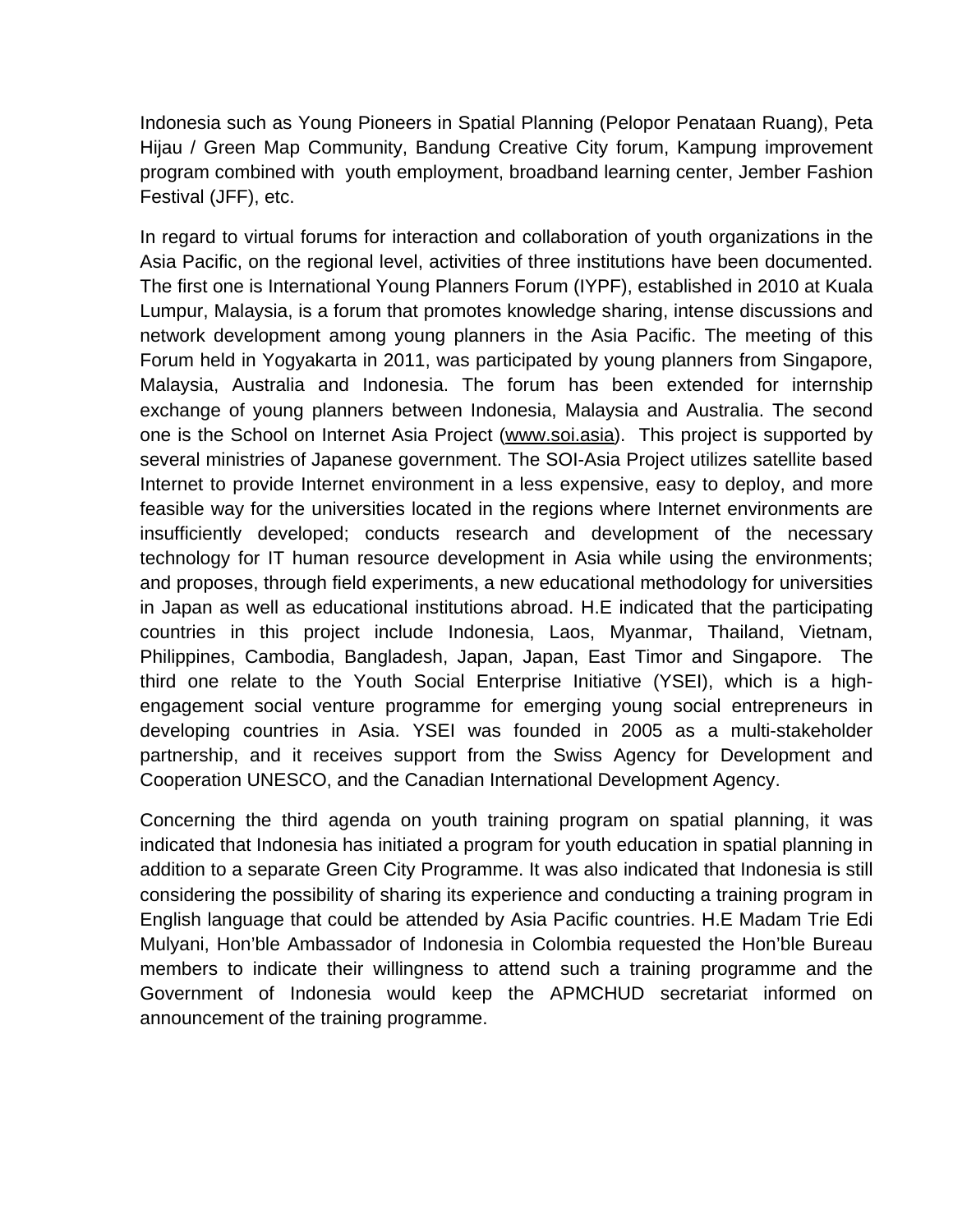Briefing the Bureau on the activities of working group 5, H.E Madam Trie Edi Mulyani, Hon'ble Ambassador of Indonesia in Colombia further indicated that a study visit in Yogyakarta dan Solo was organized by the Directorate General of Human Settlements with the support of the Local Government of Solo and Yogyakarta, on 25-27th June, 2013. The visit focused on slum upgrading and community participation. A total of 12 delegates from 5 countries namely Azerbaijan, Bangladesh, Iraq, Papua New Guinea and Sri Lanka participated in the study visit. The study visit covered post-disaster reconstruction projects, slum upgrading, relocation of riverbank settlements and heritage preservation projects. A document on the study was also presented to the Hon'ble members during the meeting.

Presenting the activities of the Working Group on Financing aspects, Mr Heung Jin Kim, Director Housing Policy, Ministry of Land Infrastructure & Transportation, Republic of Korea indicated that the focus of the working group has been on enabling the youth to participate in decision making process for urban development and to get the project fund for community development. In this regard, Mr. Heung Jin Kim highlighted the action points as enlisted in the Implementation Plan which included (a) ensure youth have access to affordable housing and housing financing with special attention to low income and new households, (b) encourage development of employment training programmes which support those youth most marginalized in learning skills associated with housing construction, and (c) encourage the formal financing systems to extend financing to youthled projects and initiatives.

In line with the above focus areas, various initiatives taken were outlined. In regard to improving the housing finance system in Republic of Korea, towards supporting the home ownership, in 2013, share mortgage system as a supporting initiative for newly-weds and first-time home buyers was introduced. Towards facilitating rental housing, the following actions have been taken (a) supplying rental housing utilizing the lands of railroad, idle government owned lands and non-sale public facilities site in the city centres, etc was taken, (b) relieving requirements of loaning Jeonse Fund for low income class (within twice the lowest living cost), (c) housing voucher programme is supposed to be implemented since October in 2014 after running the demonstration project for low income class, (d) offering rental fund with 3% annual interest for low income class and newlyweds. The primary purpose of all such efforts has been to reinforcing the housing support for young generation such as under graduates, newly-weds, etc.

Mr Heung Jin Kim, Director Housing Policy, Ministry of Land Infrastructure & Transportation, Republic of Korea further indicated that an International Forum on Housing Finance was organized on 18<sup>th</sup> November, 2013 at Seoul, which was hosted by the Ministry of Land, Infrastructure and Transport, Housing Finance Foundation, Korea Housing Guarantee Company, Korea Housing Finance Corporation and 6 banks. The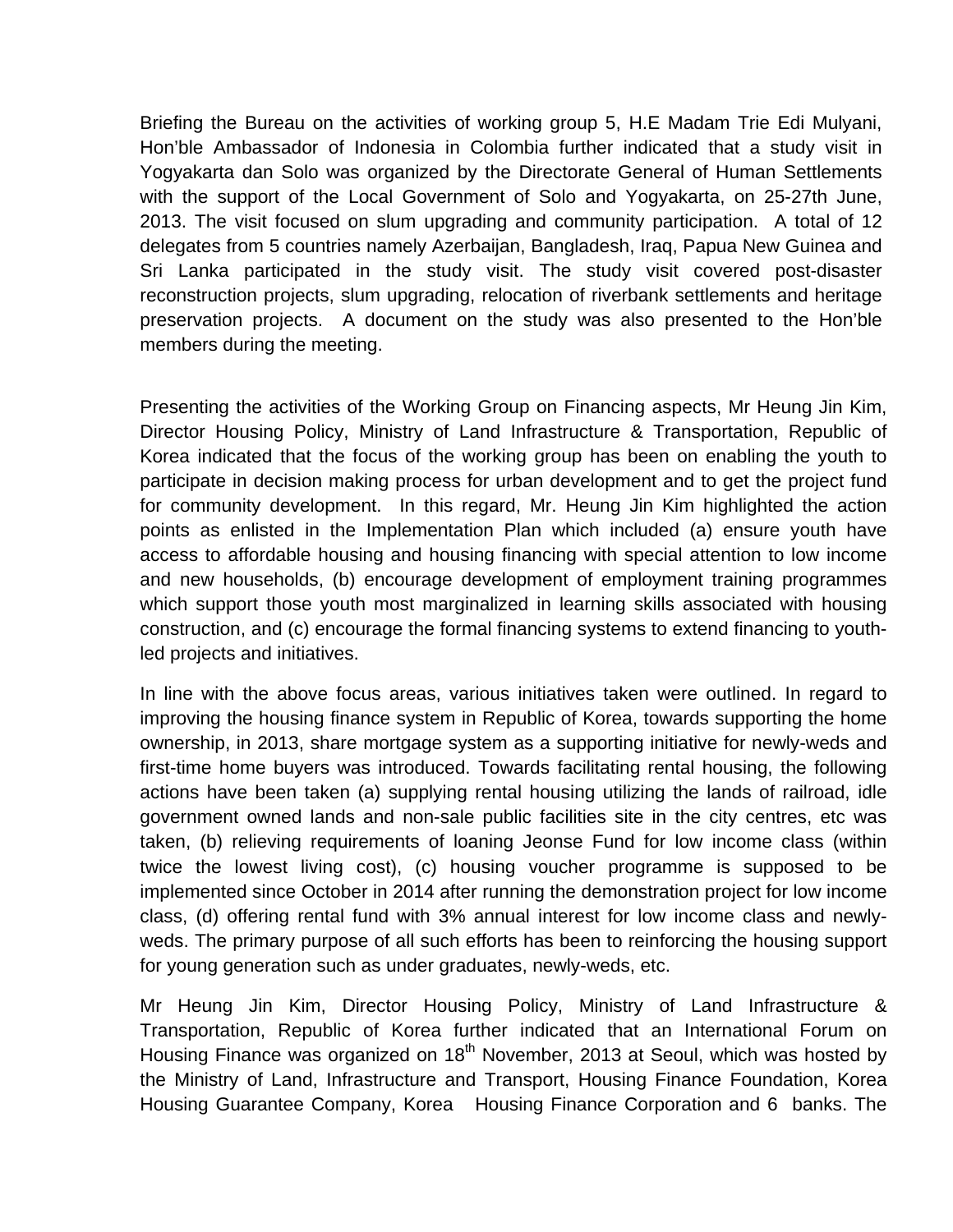Forum had participation from the USA Ginne Mae (GNMA), UK Affordable Housing Institute, Japan MINTO (Organization for promoting Urban Development) and many professionals and academia from renowned research and training Institutions from Republic of Korea. Mr. Heung Jin Kim further indicated that the participants shared the current policy initiatives on housing welfare for low income class with tailored support for the socially vulnerable class as the structure of housing market has changed.

In addition, an International seminar on Development of Housing Finance & Guarantee System was also organized on 13-14<sup>th</sup> November, 2013 in Seoul which was hosted by the Korea Housing Guarantee Company along with the Ministry of Land, Infrastructure and Transport. The Seminar had participation of about 150 experts from OECD, Habitat International, Housing Association of Malaysia, various research and professional institutions, etc. The emphasis in the discussion was on the role of housing policy for the stable housing market, regulations and the market development related to European mortgage Market, comparison among nations about mortgage and reverse mortgage, taking a view on housing environment of low income class in developing countries and seeking the way to improve the housing finance system for these categories, and forging partnership between private and the government for resolving housing welfare of low income.

Mr. Heung Jin Kim, Director Housing Policy, Ministry of Land Infrastructure & Transportation, Republic of Korea also indicated that during the forthcoming APMCHUD conference, special sessions would be held on the theme of housing finance.

The Bureau members appreciated the significant efforts made by various working groups and requested that various documents generated as part of activities of the working groups could be forwarded to the Secretariat so that the same are uploaded on the web site of APMCHUD for a wider access to all member countries.

# **Item No.5 : Working Group 3 on Delivery of Basic Services – Identification of Lead Country**

The Chief Coordinator indicated that of the five Working Groups constituted by APMCHUD, the WG3 on Delivery of Basic Services is yet to initiate proceedings as no member country has volunteered to take the lead role. The Chief Coordinator requested the Hon'ble Members to inform the Secretariat about their willingness to take the lead role for this Working Group either during the meeting or at a later date.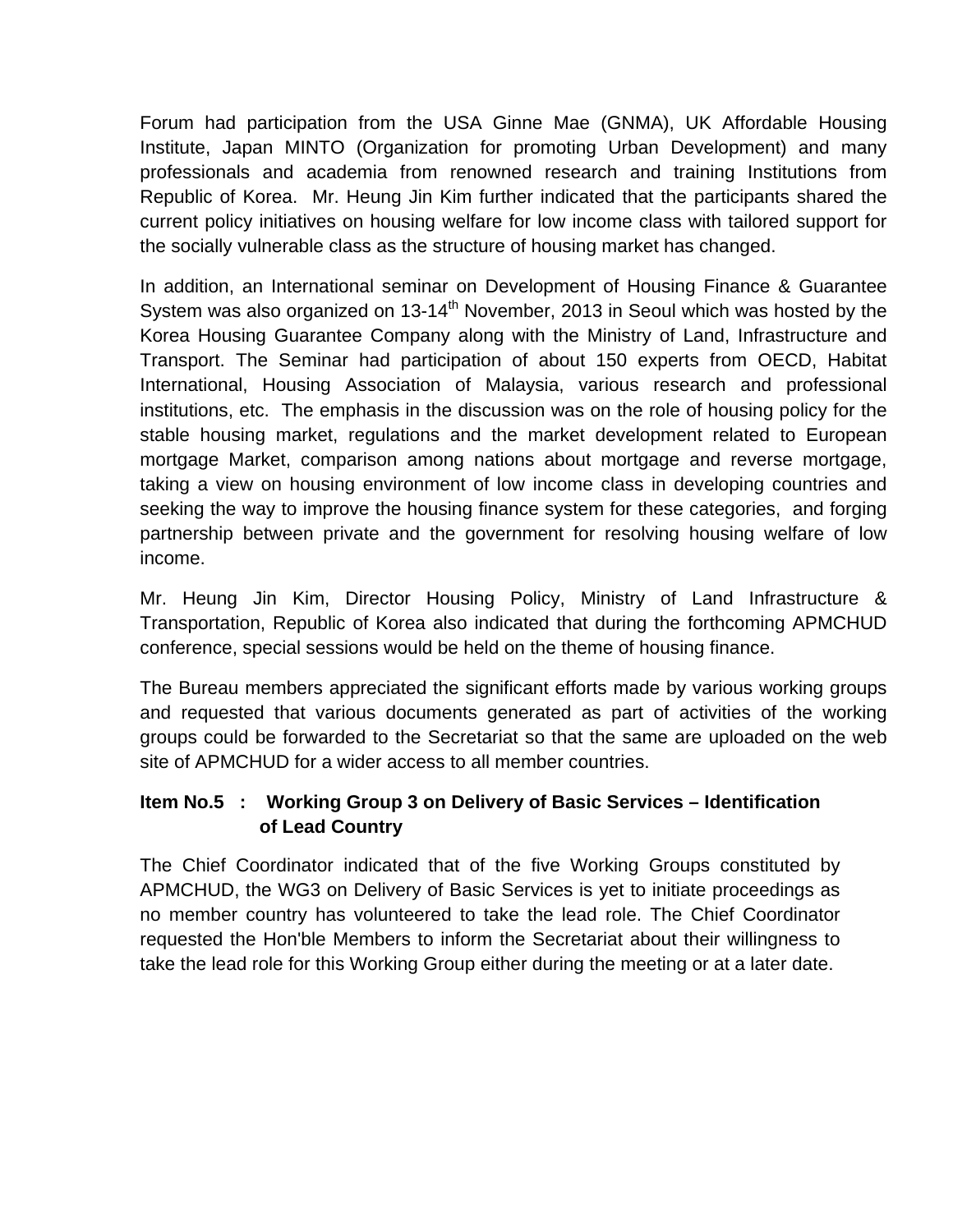# **Item No.6 : Presentation by the Republic of Korea on the preparations for the 5th APMCHUD Conference at Seoul, Republic of Korea**

During the 4<sup>th</sup> APMCHUD Conference at Jordan, the Republic of Korea had graciously offered to host the  $5<sup>th</sup>$  APMCHUD Conference which was thankfully accepted by the APMCHUD. The Chief Coordinator requested the Hon'ble Member from the Republic of Korea to brief the Bureau on the status of preparations.

At the outset, Mr Heung Jin Kim, Director Housing Policy, Ministry of Land Infrastructure & Transportation, Republic of Korea thanked the UN-Habitat and the Permanent Secretariat for the support provided during various stages of finalization of the preparatory actions. A power point presentation was made by the delegation on status of preparations on various aspects. A copy of the presentation was also circulated to the Hon'ble members during the meeting. The highlights are as follows:

# **Vision & Mission of the 5th APMCHUD:**

**Vision** – To promote social and systematic Equal Opportunity for Sustainable Development with the goal of providing adequate living environment for APMCHUD members

# **Mission**:

- To induce effective alternatives through `common concerns'
- To share various knowledge and experience for sustainable development
- To get closer to the intrinsic value and mission of APMCHUD in connection with UN-Habitat

**Main Theme selection**: Based on the mission aspects outlined, the main theme proposed is `Equal Opportunity for Sustainable Development'.

**Sub-Themes:** The sub-themes would be in relation to the working group themes as follows: WG 1 – Inclusive Urban Planning; WG 2 – Upgrading slum toward equal opportunity for the underprivileged; WG 3 – Inclusive technology for water and sanitation; WG 4 – Housing Finance for Equal Opportunity; WG 5 – urban Development for equal opportunity responding to natural disasters.

**Host:** Ministry of Land, Infrastructure and Transport of Republic of Korea.

**Constitution of an Organizing Committee**: The Government of Republic of Korea has constituted an Organizing Committee for the event with the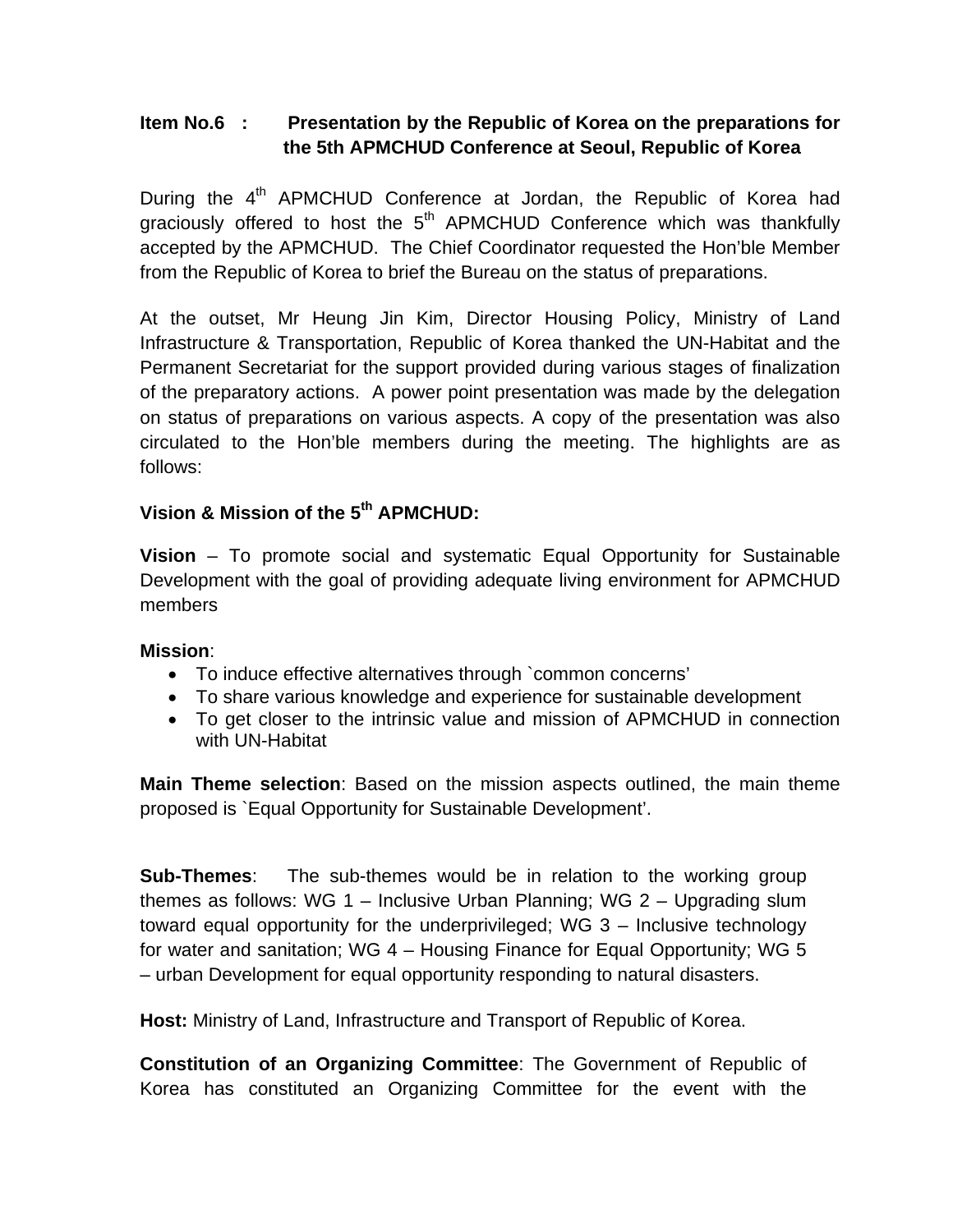participation of representatives from the Korea Land & Housing Corporation (LH), Korea Research Institute for Human Settlements (KRIHS), Korea Housing Guarantee Corporation (KHGC), and the Korea Appraisal Board (KAB). The office of the organizing Committee has been established in the Korea Land & Housing Corporation, with 6 specialists from each organization.

**Proposed Date of the Conference and location**: November 3 – 5, 2014 at Seoul in one of the most prestigious hotels in the city centre of Seoul. The date has been decided considering the back-to-back timing with World Cities Day scheduled on 31<sup>st</sup> October, 2014 to be celebrated at Shanghai.

**Expected number of participants** : Over 1,000 (including NGOs, etc).

A preparatory meeting with the UN-Habitat and also through Conference call with APMCHUD Secretariat at New Delhi was organized on the way forward. Further, an Exhibition Booth for the proposed Conference was also set up in the World Urban Forum  $-7$  exhibition zone to popularize the event among all the countries, and particularly the APMCHUD countries for their participation.

It was also indicated that in the forthcoming months of April & May, preliminary notification for the 5thAPMCHUD would be made, in the month of June, opening of the 5<sup>th</sup> APMCHUD official web site would be done, and in the next Bureau meeting of the APMCHUD, the  $2<sup>nd</sup>$  status report and progress updates shall be presented. Based on the feed back, a final check-up meeting shall be held with the UN-Habitat and the  $5<sup>th</sup>$  APMCHUD Conference shall be held on 3 –  $5<sup>th</sup>$ November, 2014.

Mr Heung Jin Kim, Director Housing Policy, Ministry of Land Infrastructure & Transportation, Republic of Korea further indicated that the theme of `equal Opportunity' suggests an alternative for fulfilling functional needs to the underprivileged and for integrating social disparities with the surrounding environment in pursuit of sustainable urban development.

With the above, Mr Heung Jin Kim requested for views and endorsement of the theme, sub-themes, date and venue and other proposed activities.

All the Hon'ble members of the Bureau unanimously appreciated the systematic and significant efforts put in by the Republic of Korea towards successful organization of the 5<sup>th</sup> APMCHUD at Seoul. The Bureau endorsed the date and venue as proposed by the Republic of Korea.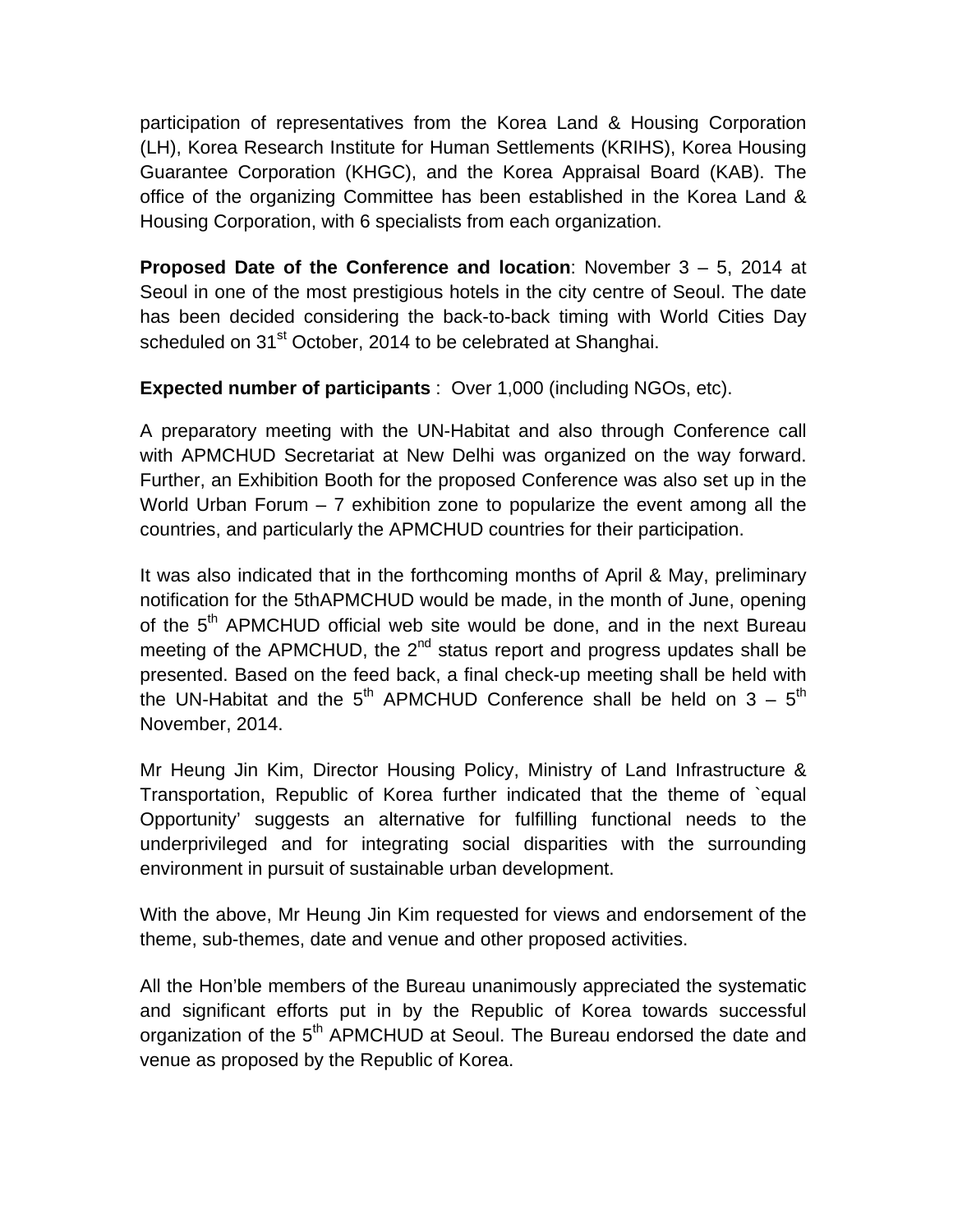In regard to the sub-themes, H.E Madam Trie Edi Mulyani, Hon'ble Ambassador of Indonesia in Colombia referred to the proposed sub-theme number 5 for the Conference which read as `Urban Development for Equal Opportunity responding to natural disasters'. It was suggested that in line with the Working Group theme, the title could incorporate specific reference to `climate change' as well. This was agreed and it was decided that the sub-theme No.5 may incorporate this as well and the reference to disasters may read as `…. Natural disasters & climate change related disasters'.

In regard to the main theme, H.E Mr. Sami Mati Al-Khas Petrous, Hon'ble Deputy Minister, Ministry of Planning, Republic of Iraq suggested that the main theme could focus on various Urban Development Strategies at the National level and the title could reflect the same.

The Bureau appreciated the significant effort put in by the Republic of Korea and decided that the Hon'ble members may send the comments and suggestions on the sub-themes and on any other aspects in a week time to the Secretariat (apmchud.bureau@gmail.com) or to Mr. Young-Hoon Sohn, the coordinating officer from the Republic of Korea (yhsohn@lh.or.kr), so that the Republic of Korea in consultation with UN-Habitat would finalise the same in 2 weeks time thereafter.

# **Item No. 7 : Any other item with the permission of the Chair.**

On invitation for any additional items, the Chairperson of the Bureau meeting H.E Ms. Aminath Athifa, Hon'ble Minister of Housing and Infrastructure, Republic of Maldives indicated that in the `Enhanced Framework of Implementation for Sustainable Urbanisation in Asia-Pacific Region' evolved during the first Conference of APMCHUD, a significant focus was incorporated in respect of the Island Nations in view of the special problems being faced by them. Accordingly, in all the activities of APMCHUD, this special focus needs to continue. The Bureau agreed with the same.

H.E Mr Istabraq Iberaheem Al-Shouk, Hon'ble Senior Deputy Minister of Construction and Housing, Republic of Iraq felt that in addition to the `Action Taken Report' being presented in the Bureau meetings which highlights the various follow up actions taken by the Secretariat as a consequence to the decisions taken in previous Bureau meeting, an `Action Taken Report' on various actions taken in continuation of various decisions taken in the APMCHUD Conferences and reflected in the Declarations may be presented to the Bureau periodically. This was agreed to.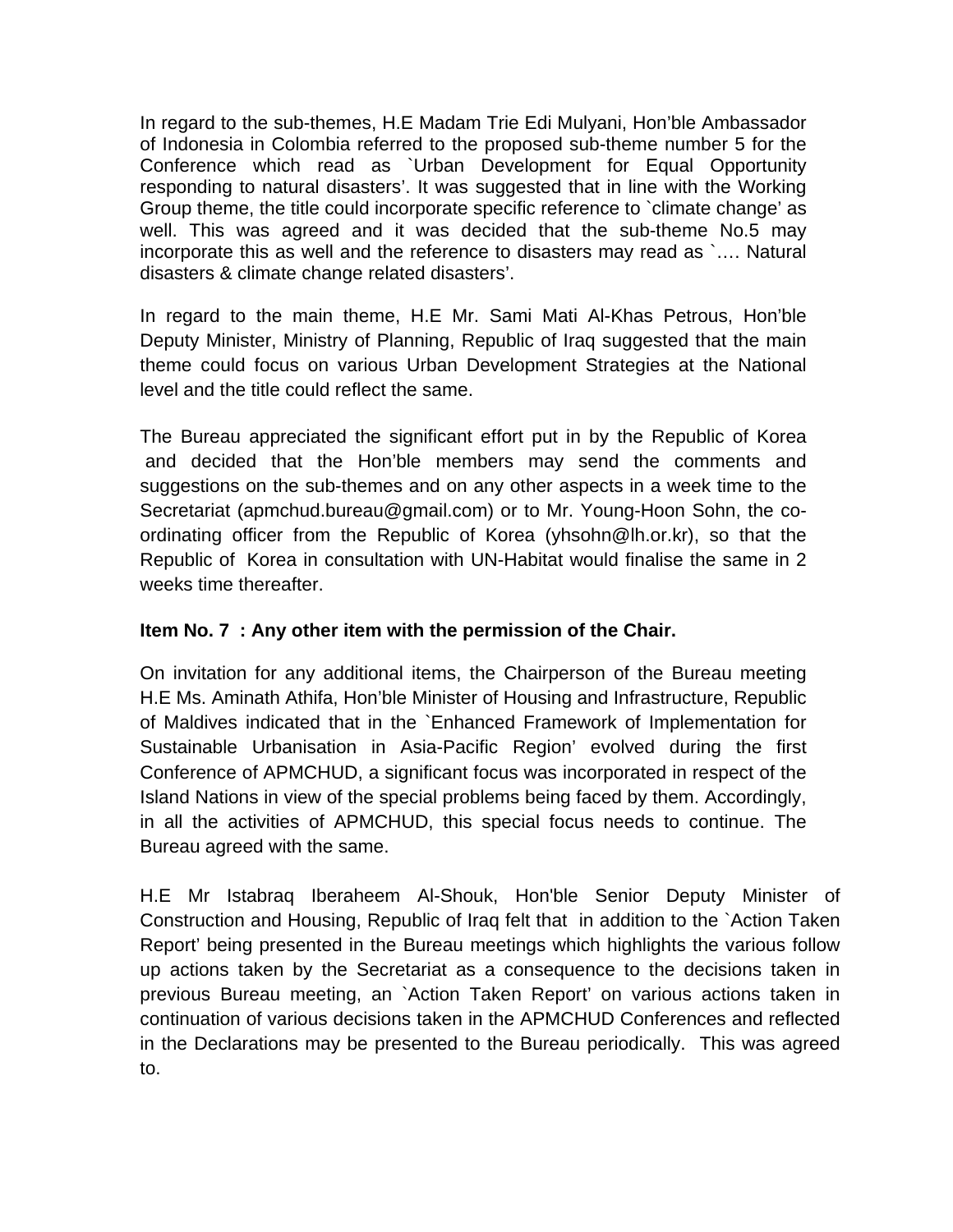In regard to holding of the next Bureau meeting, the Chief Coordinator requested the Hon'ble members to decide on the venue and the possible date. In this regard, H.E Ms. Aminath Athifa, Hon'ble Minister of State, Housing and Infrastructure, Republic of Maldives indicated that earlier the Republic of Maldives had offered to host a Bureau meeting. Accordingly, it was decided that the Secretariat may interact with the Republic of Maldives to firm up the date(s) for holding the next meeting of the Bureau.

Concluding the meeting, the Chairperson highlighted the member countries appreciation to the Government of India in hosting the secretariat and the excellent work Government of India is doing.

The meeting ended with a vote of thanks to the Chair.

\*\*\*\*\*\*\*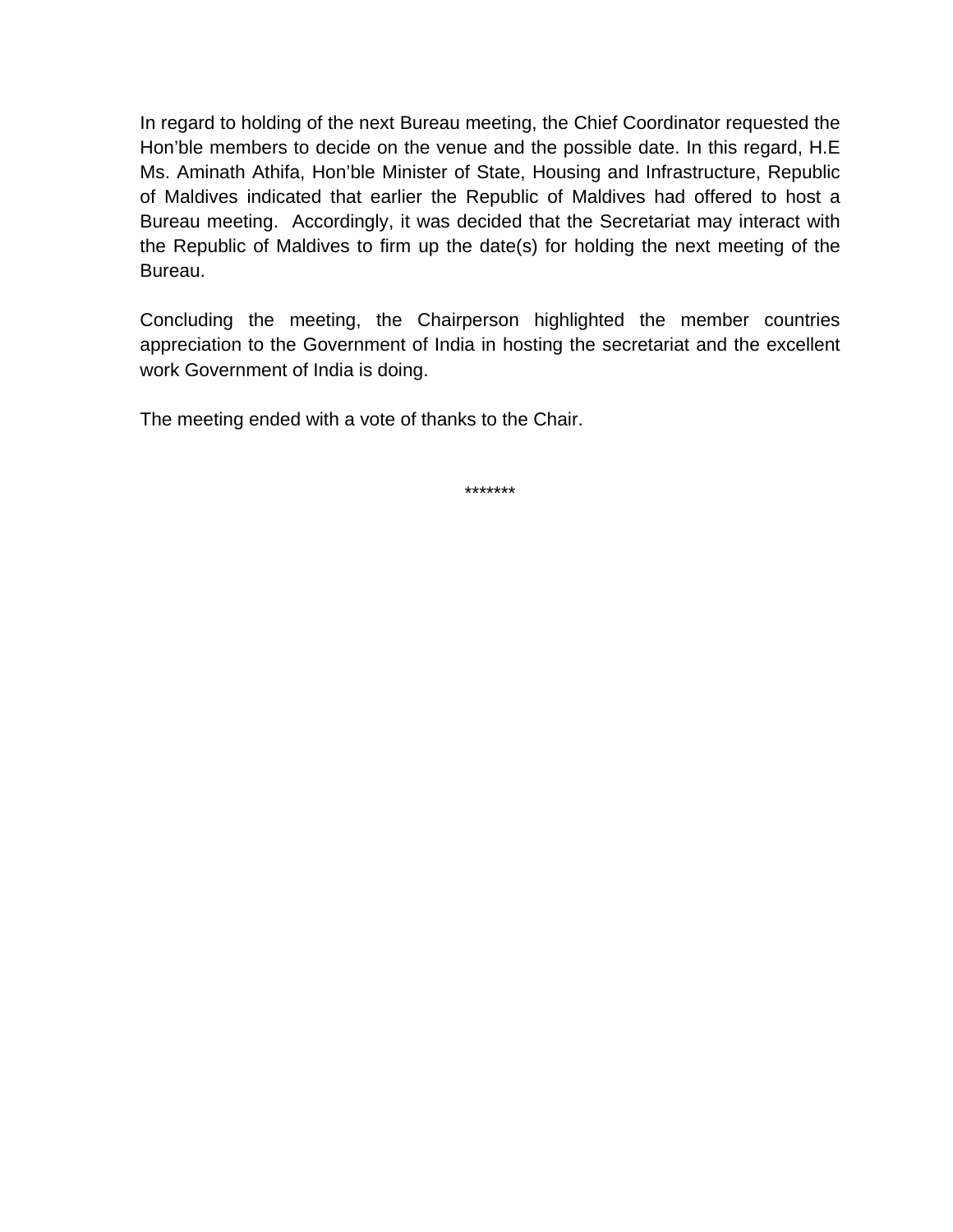# **LIST OF PARTICIPANTS ATTENDED THE 2ND BUREAU MEETING**

#### **Republic of Maldives**

H.E. Ms. Aminath Athifa **- In Chair** - In Chair Minister of State, Housing and Infrastructure

#### **The Republic of Indonesia**

H.E Madam Trie Edi Mulyani Hon'ble Ambassador of Indonesia in Colombia

Dr. Hadi Sucahyono, Habitat Indonesia and Ministry of Public Works

Ms. Joerni Makmurniati, Ministry of Public Works

Mr. Ali, Ministry of Foreign Affairs

#### **Islamic Republic of Iran**

H.E Mr Manouchehr Sobhaani Ambassador of Islamic Republic of Iran in Colombia

#### **Republic of Iraq**

H.E. Mr. Istabraq Iberaheem Al-Shouk Hon'ble Senior Deputy Minister of Construction and Housing

H.E Mr. Sami Mati Al-Khas Petrous Hon'ble Deputy Minister, Ministry of Planning

#### **Republic of Korea**

Mr. Heung Jin Kim Director General Housing Policy, Ministry of Land Infrastructure & Transportation

Mr. Min-Tae, Kim, Director, MoLIT

Mr. Cheol-Gy, Yeo, Director, LH

Mr. Chang-Hee, Lee, General Manager, LH

Mr. Young-Hoon Sohn, Co-ordinating Officer , LH

Mr. Woo-sik, Jeong, D. General Manager, KHG